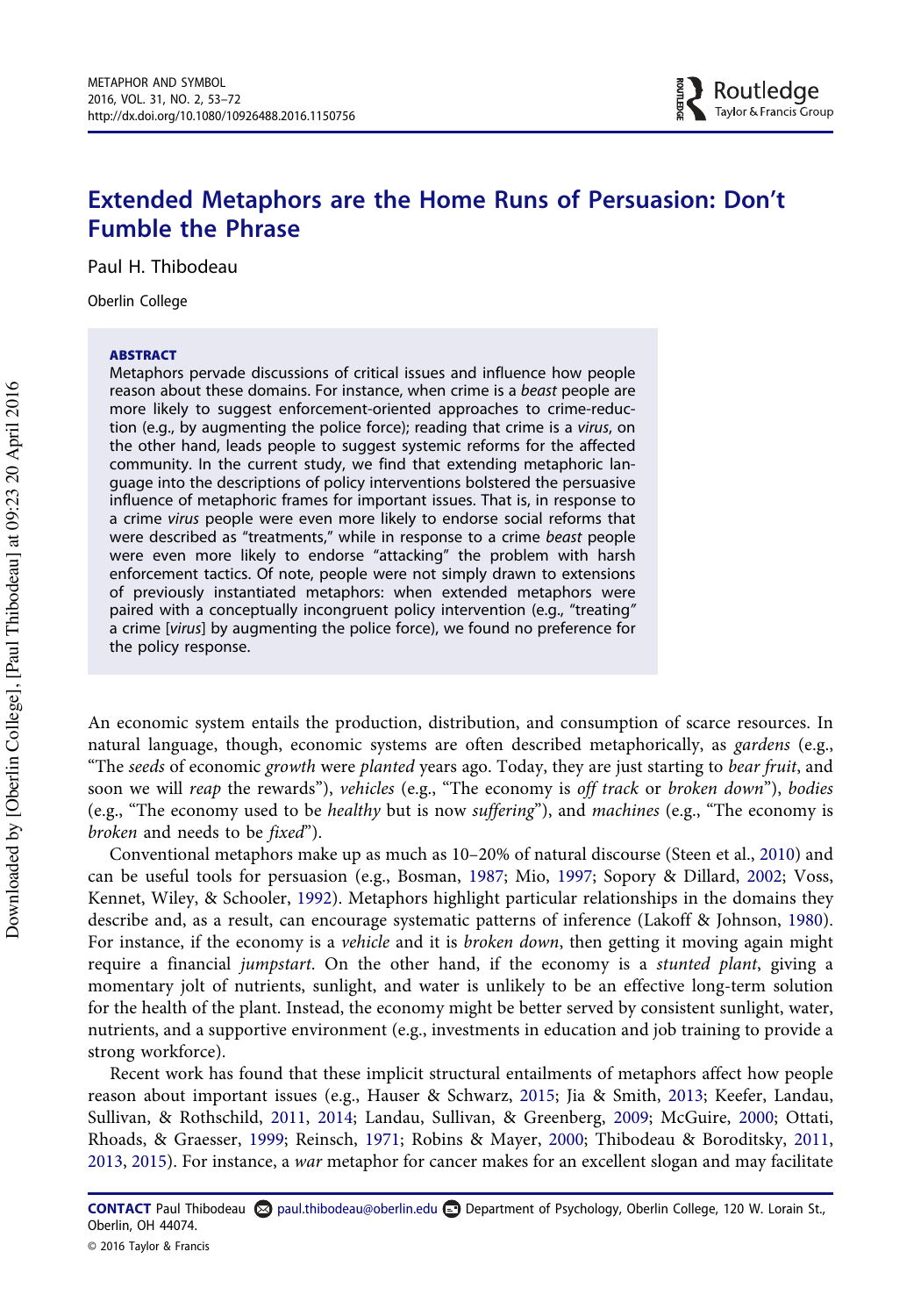fund-raising efforts at a societal level, but it also seems to downplay the role of relatively mundane behavior change in cancer prevention at an individual level (e.g., smoking less; Hauser & Schwarz, [2015](#page-14-2)); priming people to think of immigration as a type of bodily contamination leads people to adopt anti-immigration attitudes (Landau et al., [2009](#page-14-6)); and framing crime as a *virus* (rather than a beast) leads people to favor social reforms as a tool for crime-reduction over harsh enforcement and punishment (Thibodeau & Boroditsky, [2011,](#page-15-5) [2013](#page-15-6), [2015](#page-15-7)).

One reason that scholars have been intrigued by the persuasive power of metaphor is that people often fail to realize that metaphors influence the way they think. The meaning of figurative language is processed automatically (Glucksberg, Gildea, & Bookin, [1982](#page-14-9))—in the sense that people do not have to consciously decide to interpret an idiom or metaphor—and such tropes often go undetected in natural language (Thibodeau & Boroditsky, [2013](#page-15-6)). This means that some metaphors influence thought by serving as peripheral or heuristic cues, rather than through a process of conscious deliberation and rationalization (cf. Chaiken, Wood, & Eagly, [1996;](#page-14-10) Petty & Cacioppo, 1986; although deliberately invoked, explicitly instructive metaphors can also influence thought—see, e.g., Steen, [2008\)](#page-15-8).

Here we ask whether extending metaphoric language into the description of candidate responses can facilitate (or inhibit) the persuasive influence of a previously instantiated metaphoric frame. Consider the example of crime for which a virus metaphor promotes an emphasis on social reform and a beast metaphor promotes an emphasis on enforcement (Thibodeau & Boroditsky, [2011](#page-15-5), [2013](#page-15-6)). Will people be even more likely to support a proposal to reduce crime by focusing on the educational system when such a program is described as a "treatment" for a crime virus? Will people be even more likely to support a proposal to reduce crime by focusing on enforcement and punishment when these programs are described as a way to "attack" a crime beast?

Further, can metaphor framing effects be negated (or even reversed) when an extended metaphor is used to describe a proposal that would otherwise be incongruent with the metaphor frame, as in "The city should *treat* a crime [virus] by increasing the police force" (or "attack" a crime beast by focusing on education reform)?

Prior work has found that people prefer consistent extensions of metaphors in response time and decision-making tasks, even when a mixed metaphor expresses the same conceptual information (Nayak & Gibbs, [1990;](#page-14-11) Thibodeau & Durgin, [2008](#page-15-9)). For instance, reading a sentence that relates anger to heat in a pressurized container leads to faster processing of "I was *fuming* with anger" than "I was bristling with anger." In this case, "fuming" and "bristling" both identify the speaker as experiencing a particularly volatile and visceral form of anger. However, only "fuming with anger" extends the initial metaphor frame.

These findings are consistent with a recently coined "metaphoric fit" hypothesis (Keefer et al., [2014](#page-14-5)), which has been applied to embodied conceptual metaphors. According to the theory, problems that are described using a bodily metaphor will lead people to more favorable evaluations of solutions that also appeal to the same bodily metaphor. Keefer et al. [\(2014](#page-14-5)) investigated this theory by asking people to evaluate drugs for depression. They found that framing depression with a spatial metaphor (depression is down) led people to prefer a drug called "Liftix"; framing depression as darkness, on the other hand, led people to prefer "Illuminix."

The current study builds on these findings in three important ways. First, we investigate how (non-embodied) extended metaphors affect patterns of reasoning for policy interventions, risk management, and blame attribution. Although some studies of extended metaphor (e.g., Hauser & Schwarz, [2015](#page-14-2); Keefer et al., [2014](#page-14-5)) use relatively "high stakes" contexts like mental illness, most are situated in relatively "low stakes" domains like abstract discussions of anger, hard work, or relationships (e.g., Keysar, Shen, Glucksberg, & Horton, [2000;](#page-14-12) Nayak & Gibbs, [1990;](#page-14-11) Thibodeau & Durgin, [2008](#page-15-9)). Using real-world social issues as a test-bed for studying the role of metaphor in reasoning is important both because metaphor pervades discussion of social policy and because people have prior knowledge, attitudes, and beliefs that moderate the influence of metaphor frames (e.g., Bosman & Hagendoorn, [1991,](#page-13-1) 2015; Thibodeau & Boroditsky, [2011](#page-15-5), [2013](#page-15-6)).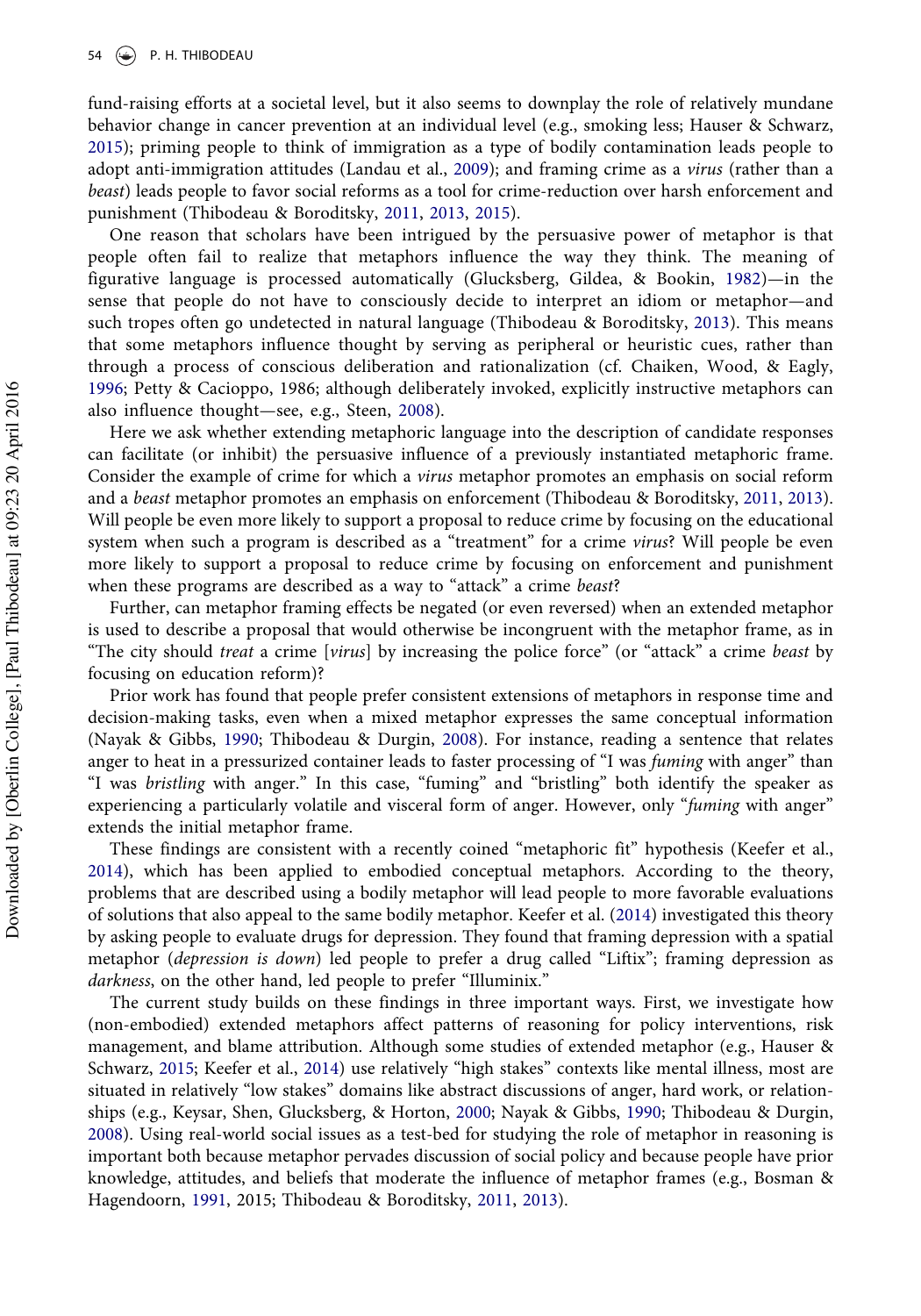A second way in which the current work builds on prior research is by pairing extended metaphors with varying conceptual content. In prior work, researchers were careful to keep the meaning of contrasting metaphorical expressions constant (e.g., Nayak & Gibbs, [1990](#page-14-11); Thibodeau & Durgin, [2008\)](#page-15-9). For instance, "I was fuming" and "I was bristling" instantiate different conceptual metaphors for anger (as heat in a pressurized container or as a ferocious animal), but both express a similar magnitude and valence of emotion: an extreme and volatile form of anger. Similarly, "Liftix" and "Illuminix" draw from different source domains, but were carefully described as having similar effects on patients' mood and symptoms (Keefer et al., [2014\)](#page-14-5).

By pairing extended metaphors with different conceptual content, we can begin to assess the separate lexical and conceptual contributions of metaphor on reasoning. Consider, again, the case of crime (Thibodeau & Boroditsky, [2011](#page-15-5), [2013,](#page-15-6) [2015](#page-15-7)). On this approach, the relationship between a crime virus and reform-oriented responses (a crime beast and enforcement-oriented responses) reflects a conceptual mapping. Describing these response options using extended metaphors like "treat" or "attack" imparts a lexical relationship between the frames and response options.

We hypothesize that when an extended metaphor is paired with the conceptually congruent response (e.g., "treat" a crime virus with social reform or "attack" a crime beast with more police), people will be even more likely to show a metaphor framing effect. On the other hand, when the extended metaphor is paired with the conceptually incongruent response (e.g., "treat" a crime beast with social reform or "attack" a crime virus with more police), people will be less likely to show a metaphor framing effect.

There are several reasons why extended metaphors may facilitate persuasion. First, consistent extended metaphors may re-instantiate the initial frame and, in turn, further highlight the ways in which the congruent response maps on to the entailments of this frame. For instance, describing education reform as a "treatment" for a crime virus may emphasize the ways in which such a policy is similar to a treatment program for a disease (e.g., by focusing on the root cause of the problem). This would suggest that metaphors play an active role in shaping representations of complex problems and that this role can be facilitated by actively situating a response in relation to the conceptual entailments of the frame.

On the other hand, the extended metaphor may provide a lexical cue that links the frame to a response. People may be drawn to "treating" a problem that is framed as a virus because the virus frame serves as a lexical prime for other virus-related language. Lexical priming has been studied extensively in the context of literal text comprehension (e.g., Graesser & Bower, [1990\)](#page-14-13) but much less in research on figurative language processing, which has tended to focus on investigating the basic capacity of metaphors to activate conceptual mappings (e.g., Bowdle & Gentner, [2005](#page-14-14); Keysar et al., [2000](#page-14-12); Thibodeau & Durgin, [2008;](#page-15-9) 2011; but see Patterson, [2014;](#page-15-10) for recent discussion of lexical priming in the context of metaphor comprehension). This is partly due to the fact that lexical priming is seen as a general phenomenon in language processing that is not unique to metaphor. Therefore, showing that metaphor processing can be facilitated by lexical priming would not be particularly novel or interesting for a theory of metaphor per se (see, e.g., McGlone, [2011\)](#page-14-15).

For applied purposes (e.g., political or health related messaging campaigns), distinguishing between lexical and conceptual effects of metaphor on reasoning may be less relevant. If one could use an extended metaphor to persuade people to choose particular policy interventions, even through lexical priming, this would be an important and interesting result. It would suggest, for instance, that describing crime as a virus could promote a variety of policy interventions: both those that are conceptually congruent with the entailments of the metaphor and those that are not, simply by extending language that is consistent with the metaphor frame into the description of the response (e.g., "Treat the crime [virus] by increasing street patrols...").

Finally, a third way that the present work builds on previous findings is by investigating metaphor frames for a variety of target issues. Much of the recent work on metaphor framing has focused on a single domain like crime (Thibodeau & Boroditsky, [2011,](#page-15-5) [2013](#page-15-6), [2015](#page-15-7)), depression (Keefer et al., [2014](#page-14-5)), or cancer (Hauser & Schwartz, [2015](#page-14-2)), and a small set of metaphor frames (e.g., virus and beast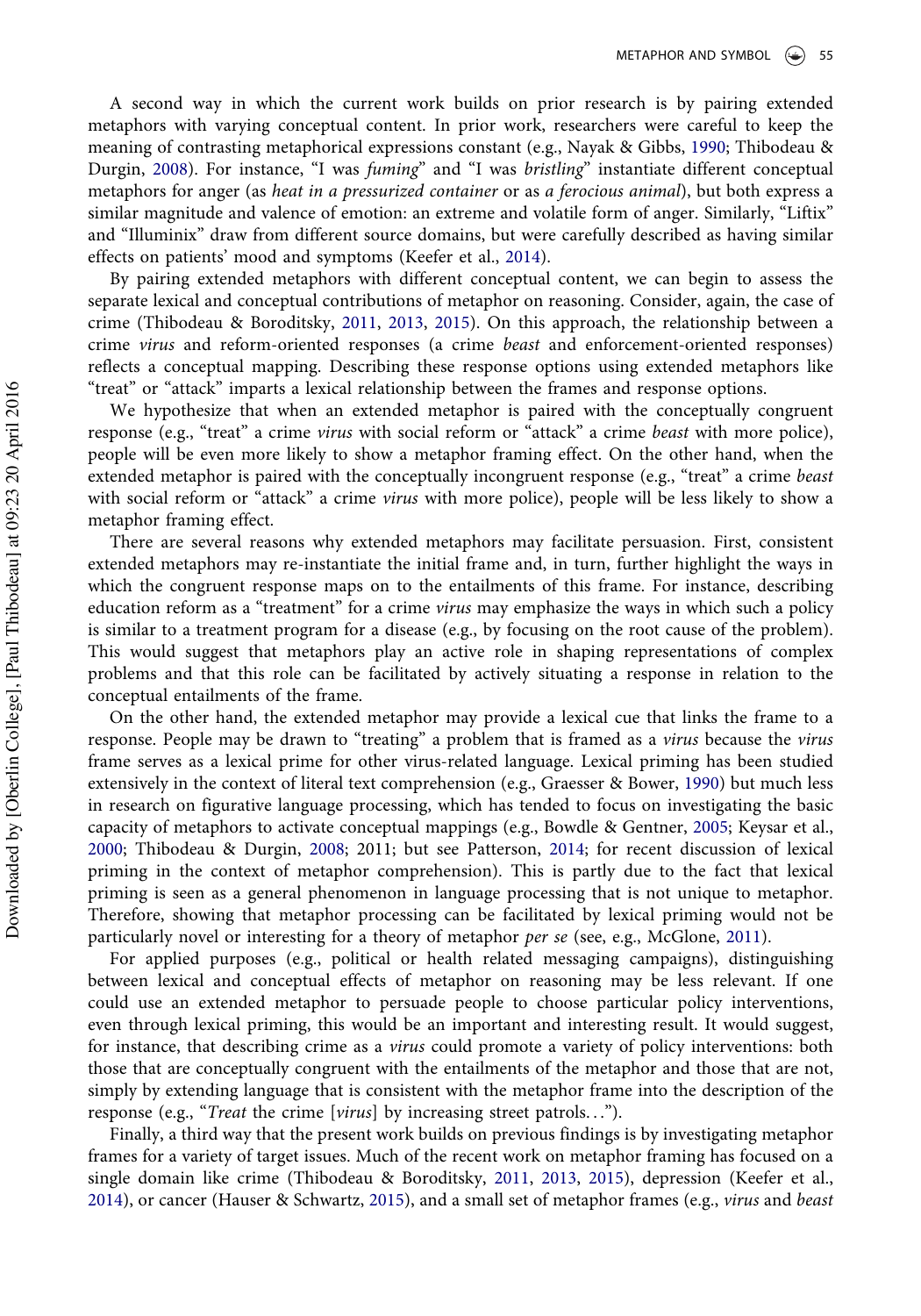for crime; down or dark for depression; war for cancer). For the present studies, we have designed two metaphor frames for each of 10 target domains, which cover a broad range of topics that include scenarios about cheating, crime, education, ecology, housing, income inequality, a medical mistake, partisan politics, science, and sports. That is, we not only compare virus and beast metaphor frames for crime, but also *factory* and *garden* metaphors for education, and *battle* and *theater* metaphors for partisan politics, and others (see Appendix). Although far from comprehensive, this effort helps to provide a broader and more general foundation for interpreting the results.

We present the three studies. In the first, we quantify the conceptual entailments of metaphor frames; in the second, we confirm that the extended metaphors match the consistent frame and not the inconsistent one; in the third, we present the results of a metaphor framing experiment.

# Study 1: Conceptual congruence

# Method

# **Participants**

One hundred people from the United States were recruited and paid through Mechanical Turk (Buhrmester, Kwang, & Gosling, [2011](#page-14-16)). We required that participants live in the United States and have a good performance record (greater than 90% approval on prior tasks). Data from one participant was excluded because an incorrect completion code was submitted. The final sample was 55% female with an average age of 37.2 (*median* = 34;  $SD = 11.65$ ), of whom 39% identified as Democrats, 36% as Independents, and 24% as Republicans.

# Materials and procedure

Stimuli consisted of 10 stories, each with two metaphorical frames and two candidate responses (see Appendix). Participants were asked to read a brief story about a target problem, like the one about crime below:

Addison is a city with a crime problem. Five years ago Addison was in good shape, with no obvious vulnerabilities. Unfortunately, in the past five years the city's defense systems have weakened, and the city has succumbed to crime. Today, there are more than 55,000 criminal incidents a year—up by more than 10,000 per year. There is a worry that if the city does not regain its strength soon, even more serious problems may start to develop.

The city's officials know that they have to change certain policies in response to the problem, but they aren't sure which policies to change or how much to change them.

Two metaphors for the target issue were then described:

Two of the city's officials are leading this debate and they tend to talk about the problem in different ways.

- (1) One argues that "Crime is a virus infecting the city of Addison."
- (2) The other argues that "Crime is a beast preying on the city of Addison."

The participant's task was to match the policy responses to the metaphors:

If you had to guess, which of the crime-reducing options listed below is supported by each of the officials?

- (a) Increase street patrols that look for criminals.
- (b) Reform educational practices and create after school programs.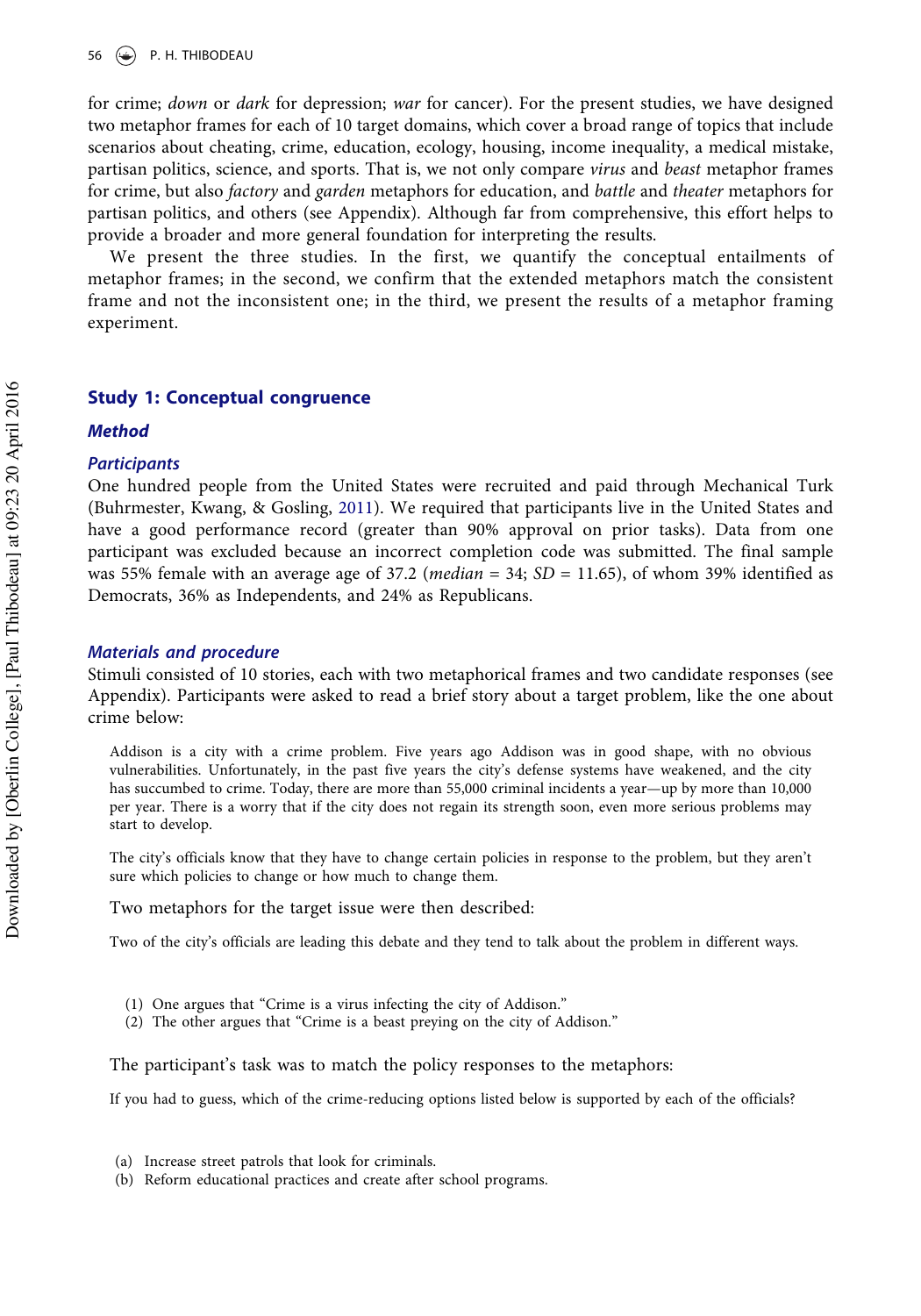The metaphor frames and candidate responses were adapted from news reports and other descriptions of the target issues. For instance, the cover story of a 2008 New York Times Magazine article asked, "Is urban violence a virus?" (Kotlowitz, [2008\)](#page-14-17). Descriptions of crime as chronic, epidemic, and plaguing or infecting cities also illustrate this conventional metaphoric mapping.

For each issue we identified candidate responses that seemed to map onto different metaphor frames. For instance, a proposal to reform a city's educational system seemed more consistent with a crime virus—in which a city is a body that can be brought back to health by treating the root cause of the problem. A proposal to increase the police presence seemed more consistent with a beast metaphor—in which criminals are wild animals that need to be captured and caged (see also Thibodeau & Boroditsky, [2011](#page-15-5), [2013\)](#page-15-6).

Experiment 1 served as a manipulation check for these intuitions. Each participant was asked to match responses to frames for each of the 10 issues. The order of the issues, frames, and candidate responses was randomized across participants.

# Results and discussion

Participants were instructed to match response options to metaphor frames. The extent to which the sample displays similar patterns of matching behavior is taken to reflect the degree to which the mappings between the metaphor frames and response options are conceptually congruent. Highly consistent matching at a group level indicates clear conceptual relationships between the metaphor frames and response options. Less consistent matching would indicate weaker conceptual relationships between the metaphor frames and response options.

The results of this task revealed that there were clear mappings between the responses and frames, consistent with the design of the materials—81.1% consistent on average (95%CI: .786, .834; range: 68.7% for a discussion of a state park to 94.9% for a discussion of a failing education system; see [Table A1](#page-19-0).). Analyzed separately (i.e., with 10 separate chi-square tests of independence), we found a significant difference in how the responses were matched to the frames for each issue,  $\chi^2[1, N = 99]s > 13$ ,  $ps < .001$ , confirming that participants matched the response options to the frames at a rate much higher than chance (50%).

This suggests that our intuitions as researchers about the conceptual relationship between the metaphoric frames and responses options were consistent with the population from which the sample in the experiment will be drawn.

# Study 2: Lexical congruence

Inconsistent

In the experiment described in the following section, we implemented a 3 frame (metaphor A, metaphor B, no metaphor) by 3 extended metaphor (consistent, inconsistent, no extended metaphor) design, thereby creating nine versions of each stimulus item. In the consistent condition, we paired extended metaphors with their conceptually congruent response (e.g., "treat" with "education reform" and "attack" with "increasing police"). In the inconsistent condition, we paired extended

<span id="page-4-0"></span>

| Table 1. Examples of consistent and inconsistent uses of extended metaphor in the description |
|-----------------------------------------------------------------------------------------------|
| of response options to an issue that described a crime problem. Italics added to highlight    |
| the extended metaphoric language.                                                             |

Consistent Treat the problem by reforming educational practices and creating after school programs. Attack the problem by increasing street patrols that look for criminals.

Attack the problem by reforming educational practices and creating after school programs. Treat the problem by increasing street patrols that look for criminals.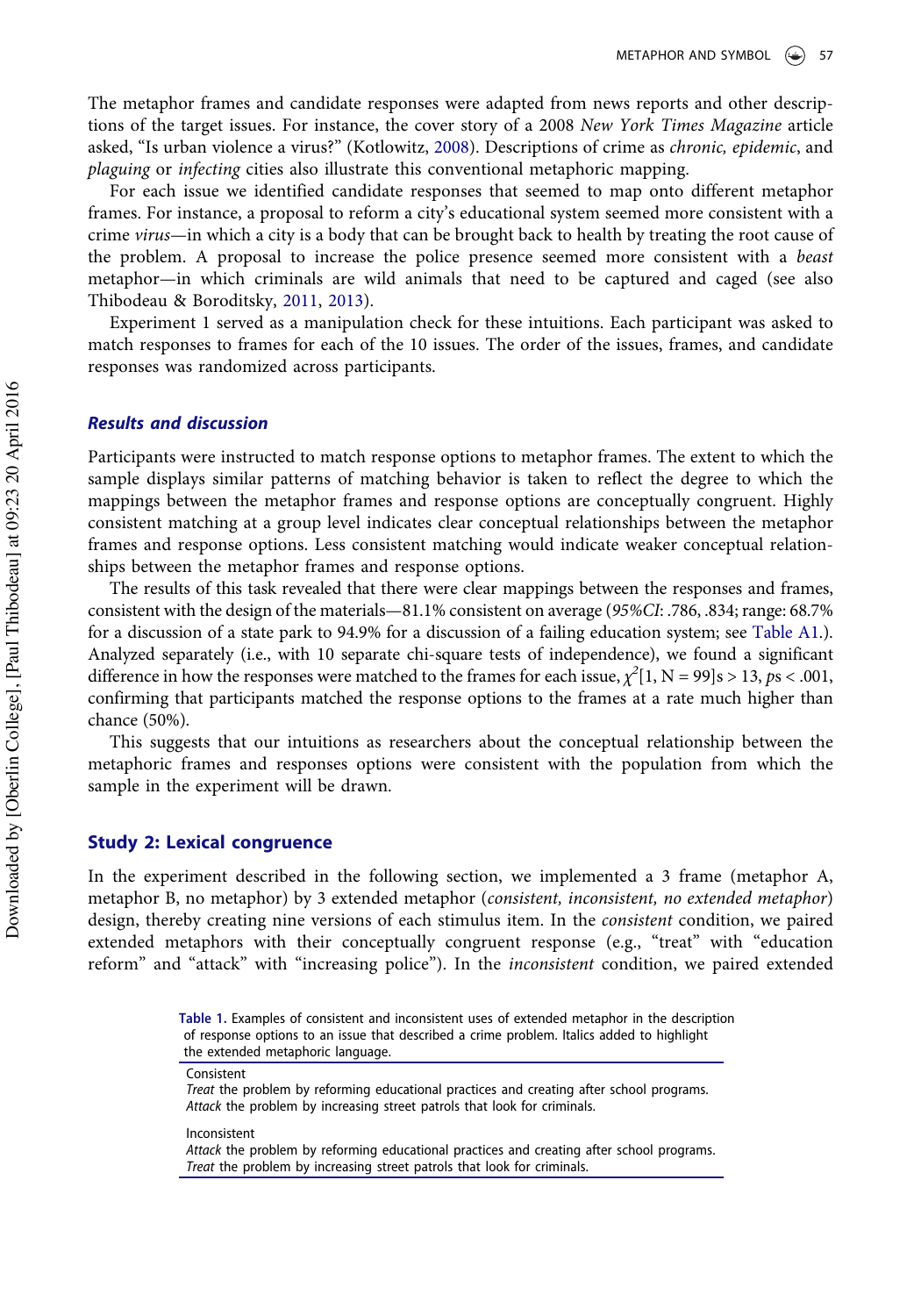<span id="page-5-0"></span>

|  |  | Table 2. Similarity scores between metaphor frames and extended metaphors as measured by    |  |  |  |  |  |  |  |  |
|--|--|---------------------------------------------------------------------------------------------|--|--|--|--|--|--|--|--|
|  |  | LSA. For this issue (about crime), "virus"-"treat" and "beast"-"attack" were designed to be |  |  |  |  |  |  |  |  |
|  |  | consistent whereas "virus"–"attack" and "beast"–"treat" were designed to be inconsistent.   |  |  |  |  |  |  |  |  |

|              | Treat | Attack                    |
|--------------|-------|---------------------------|
| Virus        | .28   | .24                       |
| <b>Beast</b> | .18   | $\mathbf{\hat{a}}$<br>،∠o |

metaphors with their conceptually incongruent response (e.g., "treat" with "increasing police" and "attack" with "education reform"; see [Table 1](#page-4-0)).

In this section we confirm that the extended metaphors did, in fact, extend the initial frames consistently and inconsistently by using latent semantic analysis (LSA; Landauer & Dumais, [1997](#page-14-18)). LSA is a tool that measures the similarity of words, phrases, and texts as a function of their contextual co-occurrence and has been shown to, among other things, reliably predict response times in for lexically primed target words in a lexical decision task (Hutchinson, Balota, Cortese, & Watson, 2008).

To conduct this analysis, we identified the words that were used to instantiate the initial metaphor frames for each issue (e.g., "virus plaguing" and "beast preying") and the words used to insatiate the extended metaphors in the description of the responses (e.g., "treat" and "attack"). Then we entered these word pairings into the LSA database, which yielded four similarity scores per issue (see [Table 2\)](#page-5-0). In every case two were designed (expected) to be consistent (more similar) and two were designed (expected) to be inconsistent (less similar).

For each issue, we averaged ratings of similarity between the two *consistent* and the two *inconsistent* pairings. For instance, in the crime case the average cosine (LSA's metric of similarity) between the consistent pairings was .27 and the average cosine between the inconsistent pairings was .21. A paired t-test revealed that the *consistent* matches  $(M = .261, SD = .139)$  were more similar than the *inconsistent* matches ( $M = .167$ ,  $SD = .134$ ),  $t[9] = 5.018$ ,  $p < .001$ , confirming the design of the materials.

The average similarity between the *consistent* matches was greater than the average similarity between the inconsistent matches for all of the ten issues except one. The one issue that yielded anomalous results described a medical clinic that had made a mistake in filling prescription medication. One metaphor framed the clinic as an *ecosystem* and was extended with the word "interactive"; the other framed the clinic as an *assembly line* and was extended with the word "station." LSA revealed that the relationship between the consistent pairings was the same as the relationship between the inconsistent pairings in this case.

The lack of a difference between the consistent and inconsistent extended metaphors for this issue raises a larger issue about metaphor frames that has so far been overlooked: sometimes a metaphor frame can be extended in multiple ways. For instance, in the crime context, the word "treat" was found to be more similar to the virus than beast frame; the word "attack" was found to be more similar to beast than virus frame. However, viruses can be "attacked" and beasts can be "treated." For this reason we divided the issues into two groups: those that were more ambiguous (less distinct or specific) with respect to the similarity between the initial frames and extended metaphors (i.e., cases where the initial frames were similar to both extended metaphors) and those that were less ambiguous (more distinct or specific) with respect to the similarity between the initial frames and extended metaphors. We will consider this dichotomy in analyzing the results of the experiment presented below. It may be the case that the extended metaphors are especially likely to facilitate (or inhibit) the effect of the initial frame when the similarity between the frame and extended metaphoric language is less ambiguous (more specific).

The difference in similarity between the initial frames and metaphor extensions was significantly higher for the five items that were identified as less ambiguous (more distinct and specific;  $M = .143$ ,  $SD = .037$ ) than for the five items that were identified as more ambiguous ( $M = .046$ ,  $SD = .027$ ), t  $[8] = 4.733, p = .001.$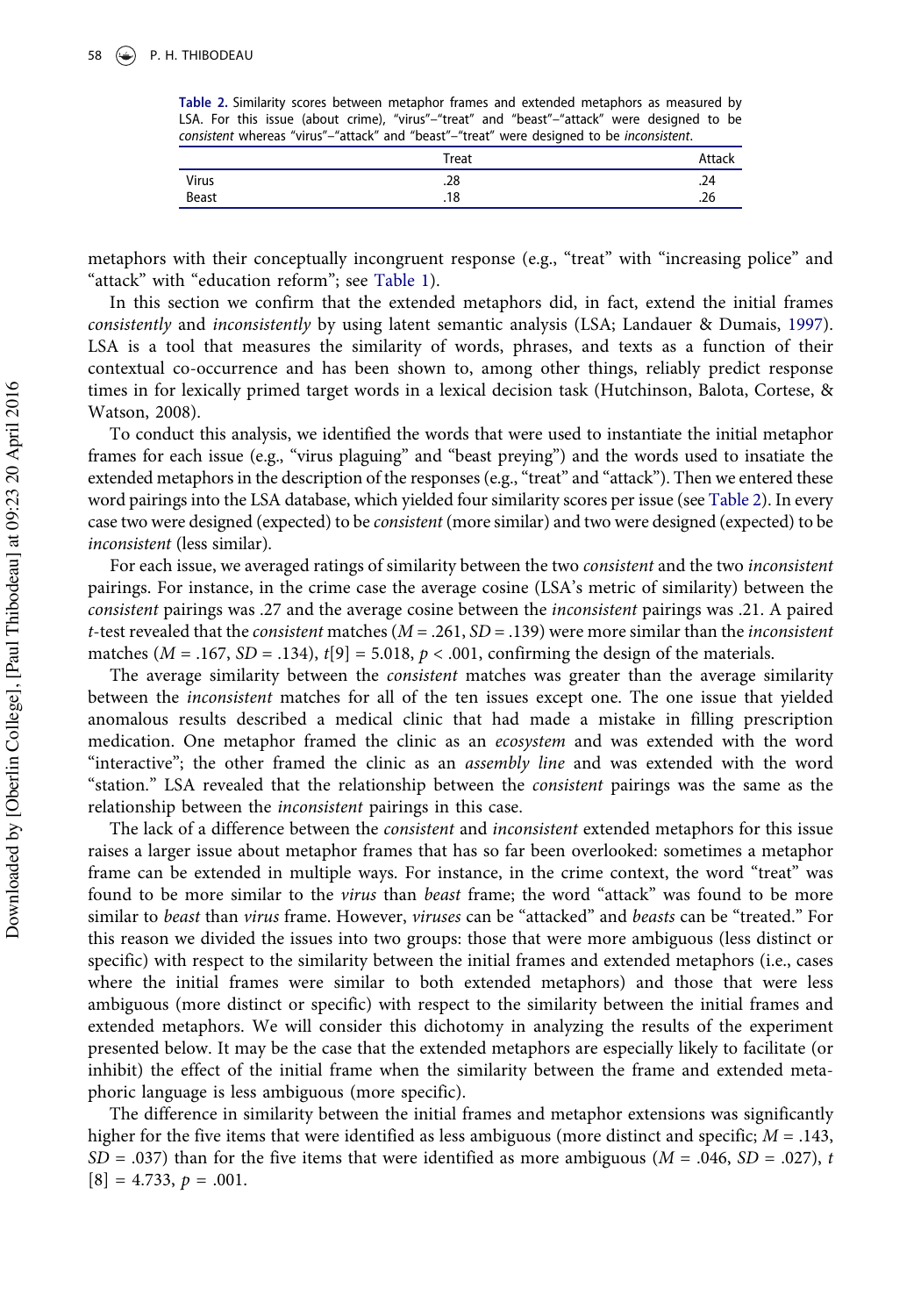Together, the two norming studies validate the experimental design. For each issue, there were systematic conceptual and lexical relationships between the metaphor frames and candidate responses. A group of naïve participants in Study 1 confirmed that the two response options for each issue mapped on to the conceptual entailments of different metaphor frames. Study 2 used LSA to confirm that the consistent extended metaphors were more similar to the initial frames than the inconsistent extended metaphors. In the following experiment, we will test whether people are sensitive to these relationships when metaphor frames are embedded in the description of a target issue and when extended metaphors are used to describe the response options.

# Study 3: Framing experiment

# **Methods**

#### **Participants**

One thousand people from the United States were recruited and paid through Mechanical Turk, using the same inclusion criteria as Study 1. Twelve participants in Study 3 had participated in Study 1; these data were excluded from the analysis of Study 3. The final sample was 51% female with an average age of 33.2 (*median* = 30;  $SD = 11.38$ ), of whom 40% identified as Democrats, 42% as Independents, and 18% as Republicans.

#### Materials and design

Nine versions of each of 10 stimulus items were created by crossing the three framing conditions (metaphor A, metaphor B, none) with the three extended metaphor conditions (consistent, inconsistent, no extended metaphor). Participants were presented with one version of each of the 10 issues. Their task was to answer a follow-up question for each issue, for which there were two candidate responses. The follow-up question was designed to reveal whether people were sensitive to implicit conceptual entailments of the metaphor frames. In some cases, the follow-up question asked the participant to choose between policy responses (e.g., as in the case of crime); in other cases the follow-up question asked participants make a blame attribution or speculate on some other aspect of the target domain (e.g., for the issue that described a mistake at a medical clinic, participants were asked whether the "nurse who administered the medicine" or the "computer system that relayed messages between the nurse and pharmacist" was more responsible for the mistake; see Appendix).

In the consistent and inconsistent conditions, metaphoric language was used to describe both of the response options, thereby affording careful control over the experimental manipulation. That is, participants who read that crime was a virus were not asked to choose between the following two response options in the consistent intervention pairing condition:

- (1) Increase street patrols that look for criminals.
- (2) Treat the problem by reforming educational practices and create after school programs.

Such a design would allow for a test of the hypothesis that extended metaphors facilitate persuasion but is confounded by the fact that metaphorical language is used in only one of the two response options. Instead, metaphoric language was inserted into descriptions of both responses (e.g., "Treat the problem by reforming..." and "Attack the problem by increasing..."; see [Table 1](#page-4-0) and Appendix).

This design further differentiates the present work from related studies on metaphor framing in which only one response option in a forced choice task re-instantiated a metaphor frame. For instance, Keefer et al. [\(2014\)](#page-14-5) found that people presented with a spatial metaphor for depression preferred a drug called "Liftix" to a drug called "Effectrix" and that people presented with a darkness metaphor for depression preferred a drug called "Illuminix" to "Effectrix." In both of these cases, only one of the response options instantiates a metaphor.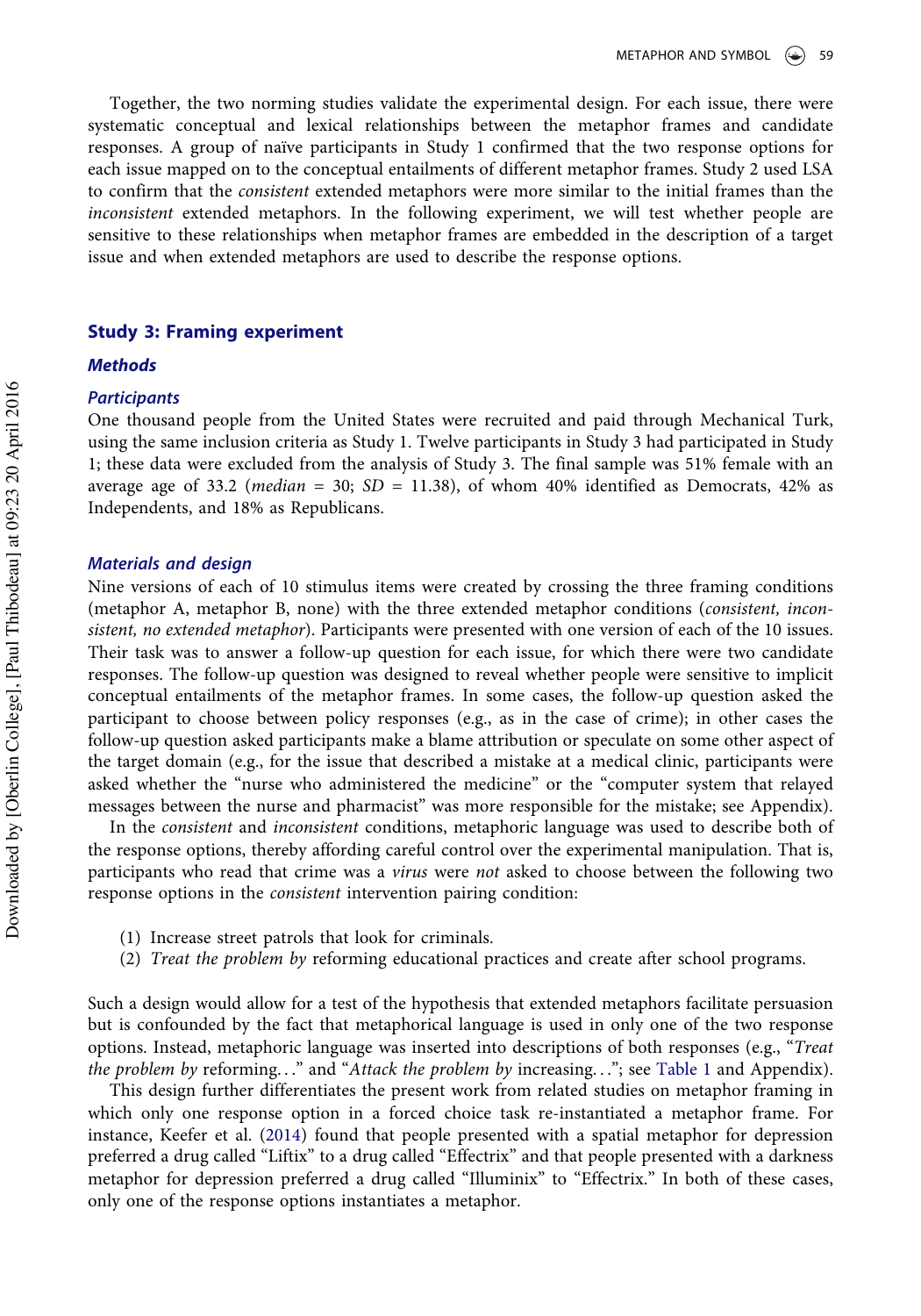Our contention, in designing the present stimuli, is that a better test of something like the metaphoric fit hypothesis would include metaphorical descriptions of both candidate responses: participants primed to think of depression as being down should prefer "Liftix" to "Illuminx"; participants primed to think of depression as *darkness* should prefer "Illuminix" to "Liftix." This controls for idiosyncratic variability associated with any particular metaphor and for the possibility of a general preference for metaphorical language over non-metaphorical language (Thibodeau & Boroditsky, [2015](#page-15-7)).

Each participant was exposed to one of the nine versions of each stimulus item. The order and version of the stimuli was randomized. At the end of the experiment, participants were asked demographic questions, including their age, gender, language history, educational history, political affiliation—Democrat, Independent, or Republican—and political ideology—on a 101-point scale (from 0, "very liberal," to 100, "very conservative").

#### **Congruence**

To analyze data from the conditions that included a metaphoric frame, we coded responses as "congruent" or "incongruent" with the given frame. For instance, in the context of the crime example, "Increase street patrols..." was coded as congruent with the *beast* frame and incongruent with the virus issue frame, regardless of whether the descriptions of the responses included an extended metaphor.

This approach captures the joint effects of the pairs of metaphor frames and is consistent with prior work on metaphor framing (e.g., Robins & Mayer, [2000](#page-15-4), 2015; Thibodeau & Boroditsky, [2011,](#page-15-5) [2013](#page-15-6)). One advantage of such a coding scheme is that it provides a clear metric for interpreting the degree to which metaphors influence judgments. Metaphor frames that do not systematically influence the way people think about an issue will yield a congruence score close to .5; metaphor frames that influence people to choose the response option that is consistent with the frame's entailments will yield a congruence score above .5; and metaphors that influence people to choose the response option that is inconsistent with the frame's entailments will yield a congruence score less than .5.

For instance, the results of the current experiment found that people were more likely to think that a city should focus on education reform in response to a crime virus (59.0%; no extended metaphor condition) than beast (51.9%; no extended metaphor condition). Since the shift is consistent with the predicted effects of the metaphor, the congruence score for this item is greater than .5 (.590  $+(1-.519) = 1.071; 1.071/2 = .536$ . In other words, 53.6% of responses to this item were congruent with the metaphor frame.

Note that if everyone, in both framing conditions, thought that the city should increase the police force in response to the crime problem, the congruence score would be .5: all of the responses in the beast condition would be coded as congruent with the frame but none of the responses in the *virus* condition would be coded as congruent with the frame  $(1 + 0 = 1; 1/2 = .5)$ . In this way, transforming participants' judgments into a congruence score allows for clear comparison across issues with different metaphor frames and response options.

Coding responses as congruent or incongruent with the metaphor frame requires that we collapse over the two metaphor frames for a given issue. As a result, congruence cannot be computed when the issue is presented without an initial metaphor (i.e., for the no metaphor trials).

For the present article, results by issue will not be discussed in detail. Instead, we will highlight comparisons between framing and extended metaphor conditions. In some places below, the pattern of results for particular issues is presented for illustrative purposes.

#### Results

We found that participants chose the congruent response option 54.9%, 51.3%, and 50.1% of the time in the consistent, no extended metaphor, and inconsistent extended metaphor conditions, respectively (see Table A1 for congruence scores by issue and extended metaphor condition). We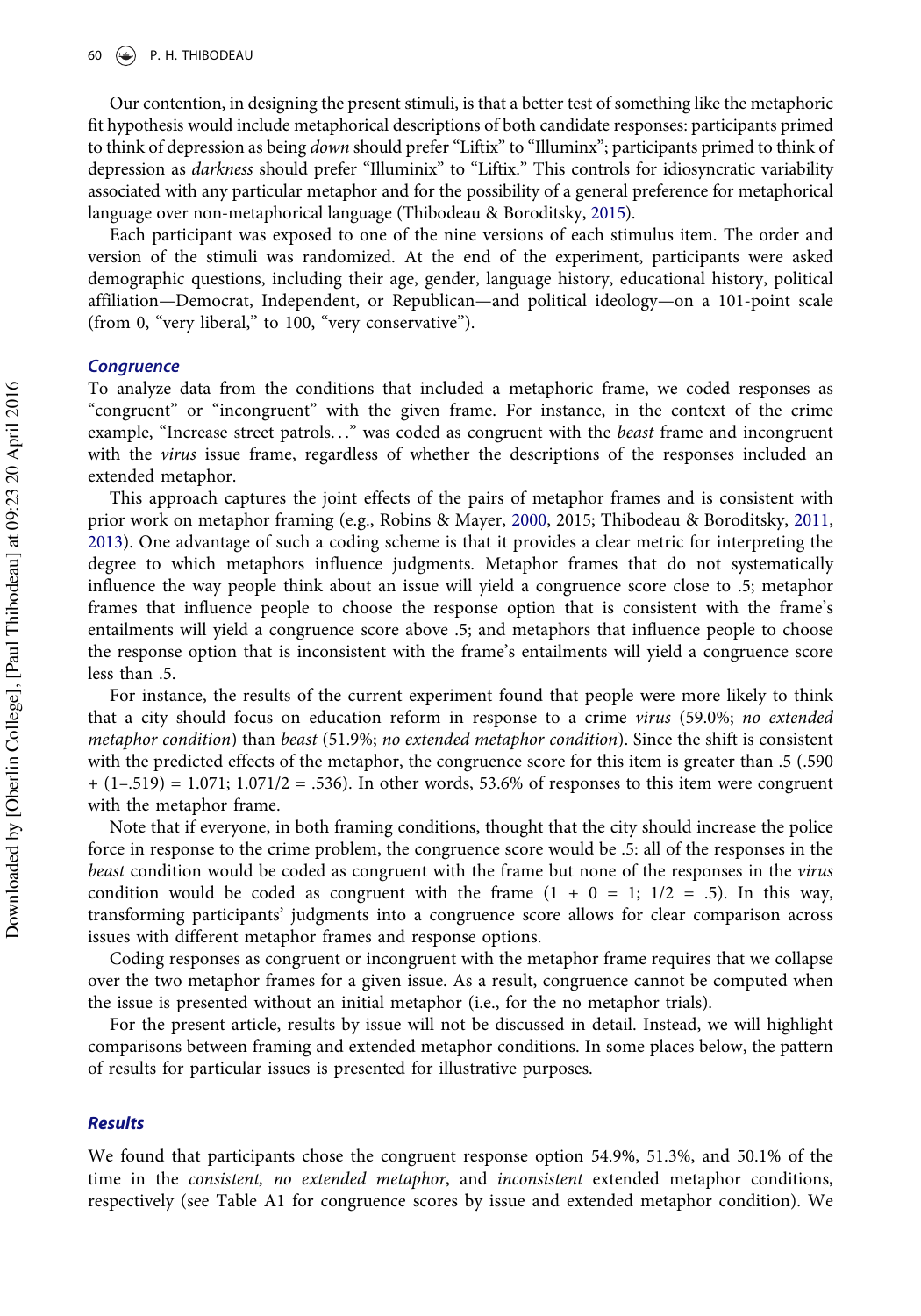fit a mixed ANOVA on the mean congruence ratings for the 10 issues with extended metaphor condition treated as a factor and *issue* as a repeated measure. The results indicated a statistically significant difference in the degree to which people chose the congruent response by extended metaphor condition,  $F[2, 18] = 4.011$ ,  $p = .036$ .

Due to the relatively small number of items, no pairwise differences between extended metaphor conditions were significant in post-hoc testing. However, the pattern of results suggested extending consistent language into the description of the response options made people more likely to choose the congruent response whereas extending *inconsistent* language into the description of the response options made people less likely to choose the congruent response. We present additional analyses that help to distinguish between the conditions below.

# Did the specificity of the extended metaphors matter?

In order to test whether the quality of the relationship between the initial frame and the extended metaphor affected this pattern of behavior, we added an additional factor into this analysis: whether LSA scored the relationships between the initial frames and extended metaphors as more ambiguous (i.e., both frames were similar to both extended metaphors) or less ambiguous (i.e., the frames were selectively more similar to the consistent extended metaphors than the inconsistent extended metaphors).

The result was a statistically significant interaction between this factor and the extended metaphor condition,  $F[2, 16] = 3.872$ ,  $p = .043$ . As shown in [Figure 1,](#page-8-0) differences in congruence between the *no* extended metaphor, consistent extended metaphor, and inconsistent metaphor conditions were greater for items that were less ambiguous,  $F[2, 8] = 7.137$ ,  $p = .017$ , than for items that were more ambiguous,  $F[2, 8] = .134$ ,  $p = .877$ .

This analysis suggests that the degree to which extended metaphors facilitate the persuasive influence of a frame depends, in part, on the specificity of the extended metaphor. For instance, although the word "treat" fits a virus frame better than it fits a beast frame (and the word "attack" fits a beast frame better than a virus frame), "treat" can also be used in reference to a beast (similarly, the



<span id="page-8-0"></span>Figure 1. Proportion of congruent responses by extended metaphor condition for items with a less ambiguous relationship between the initial frame and extended metaphor (more specific to the consistent extended metaphor) and for items with a more ambiguous relationship between the initial frame and extended metaphor (indicating that the extended metaphor may be somewhat appropriate in the context of both frames).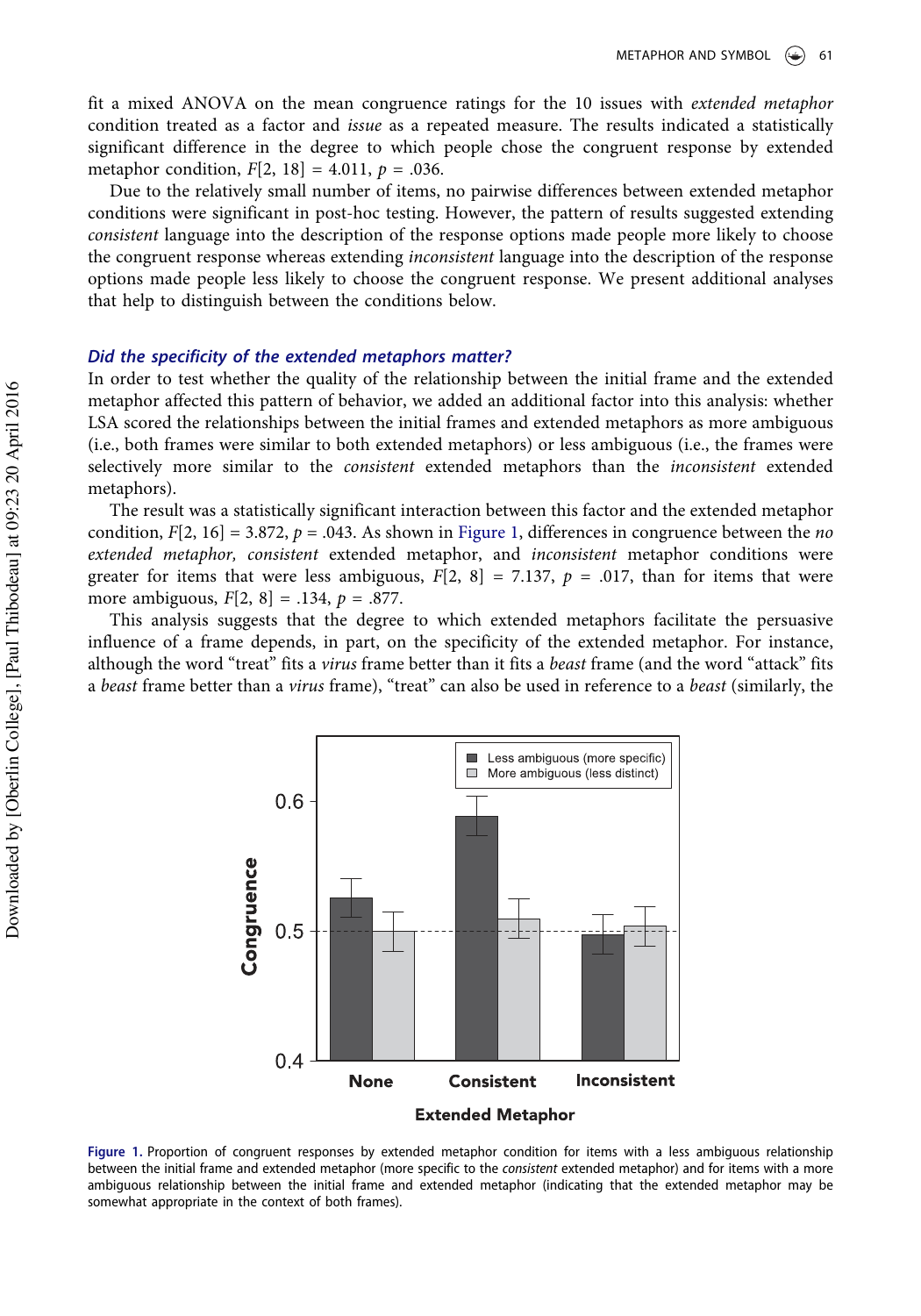<span id="page-9-0"></span>

| Table 3. Proportion of participants who preferred a proposal to reduce crime through education reform over a proposal to reduce   |
|-----------------------------------------------------------------------------------------------------------------------------------|
| crime by increasing the police force. Proportions are split by the initial frame (row) and extended metaphor (column). The bottom |
| row collapses over the metaphor framing conditions; the rightmost column collapses over the extended metaphor conditions.         |

|                  | Education police | Treat w/education Attack w/police | Attack w/education Treat w/police | Mean |
|------------------|------------------|-----------------------------------|-----------------------------------|------|
| Crime as problem | .527             | .500                              | .530                              | .519 |
| Crime as virus   | .590             | 505.                              | .591                              | .562 |
| Crime as beast   | .512             | .409                              | .569                              | .499 |
| Mean             | 543              | 471                               | .563                              |      |

word "attack" can be used in reference to a virus). For this issue, people chose the congruent option more in the consistent than inconsistent extended metaphor conditions (55% compared to 51%); however, this difference is relatively small when compared to the effects of the extended metaphors in the context of an issue that described a research scientist: in which the relationships between the initial frames (climbing a mountain or working on a puzzle) were more specifically related to one, and not the other, extended metaphor ("gains ground by..." or "looks for connections by..."; 72% congruent in the consistent condition compared to 50% congruent in the inconsistent condition). Not only was the relationship between a given frame and the matched extended metaphor relevant to participants' judgments, but the relationship between the frame and the alternative extended metaphor mattered as well.

#### Did altering the language of the candidate responses matter?

This analysis raises an additional question about the effect of the metaphor frames: to what extent did adding extended metaphors to the language of the response options, in themselves, affect participants' judgment of the response options? That is, people may prefer a response to crime that emphasizes social reform over a response that would increase street patrols, in general. But adding metaphorical language to the description of these response options may change this dynamic: for instance, people may prefer "attacks" against crime compared to "treatments" for crime.

We found some evidence that adding extended metaphoric language to the descriptions of the responses shifted preferences for the responses, for two of the 10 issues: crime and partisan politics. In the case of crime, the data suggested that people preferred responses that included the word "attack" (see [Table 3\)](#page-9-0). For this issue, "education reform" was preferred over "increasing police" when it was described without an extended metaphor (54%) or when it was described as an "attack" against crime (56%—the *inconsistent* extended metaphor condition) but not when it was described as a "treatment" (47%—the consistent extended metaphor condition). This may reflect participants' sensitivity to the valence of the extended metaphors, as the word "attack" seems to connote a more urgent and forceful response to the crime problem than the word "treat." Similarly, for the description of partisan politics, people were more likely to prefer a response (regardless of the frame) when it was described as an attempt to "bring a truce" rather than "close the curtain" on the problem. This may reflect a preexisting tendency for participants to think of politics as war (Lakoff, [2002](#page-14-19)).

Since both extended metaphors ("attack" and "treat," "bring a truce" and "close the curtain") were included in descriptions of the response options, regardless of the initial frame, such a shift does not affect the measure of congruence.

For both issues (crime and partisan politics), people were more likely to select the congruent response in the consistent extended metaphor condition (55% and 60% for crime and partisan politics, respectively) than in the condition that did not include an extended metaphor (54% and 54%) or in the condition that extended the metaphor *inconsistently* (51% and 52%). This suggests that changes in participants' behavior (i.e., more congruent responding in the consistent condition and less congruent responding in the *inconsistent* condition) were the result of the relationship between the initial frame and the extended metaphor.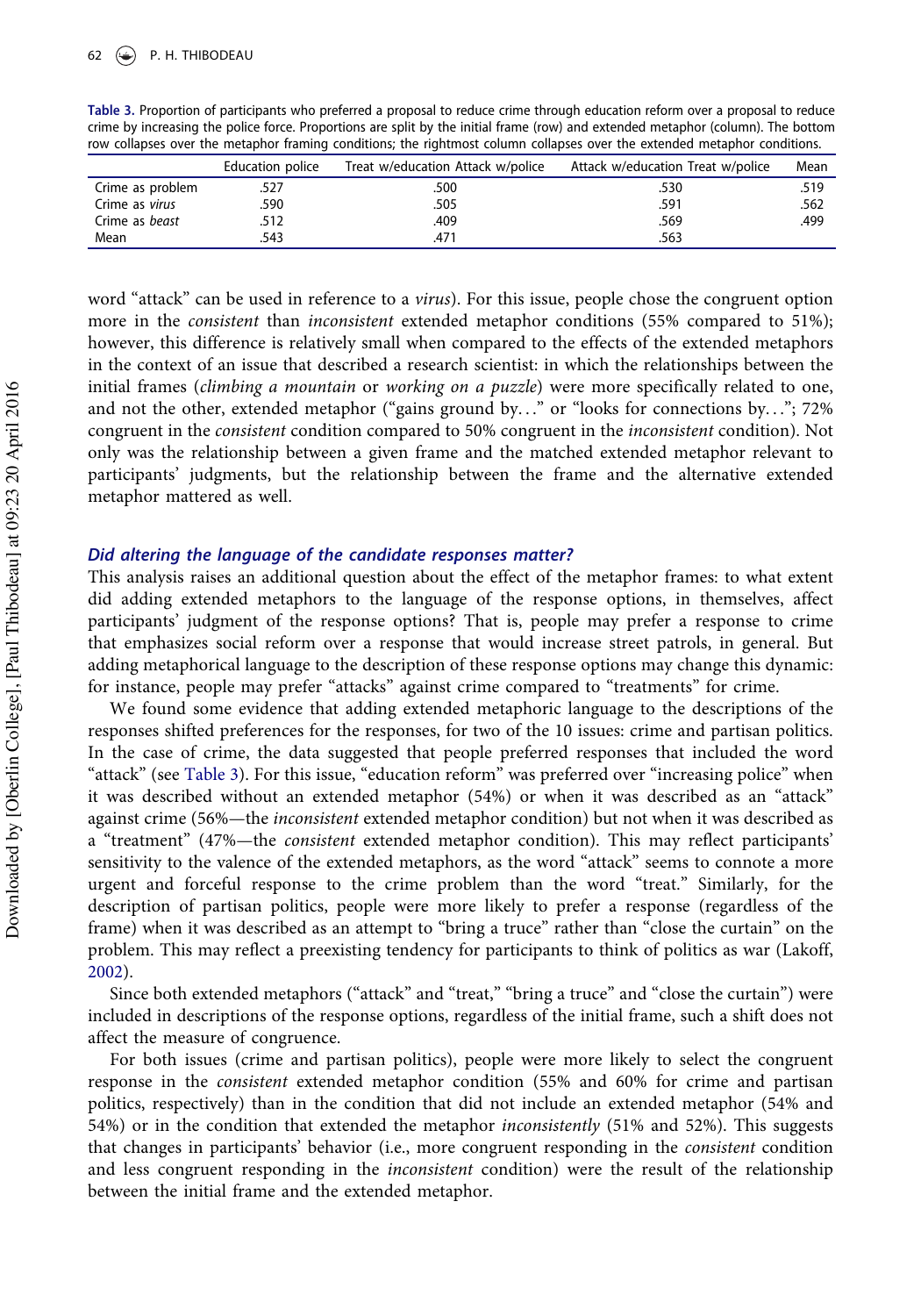# How strongly did the metaphors affect judgments?

So far, we have shown that people were more likely to choose the conceptually congruent response when it was described using consistent extended metaphoric language and that the specificity of the relationships between the initial frames and extended metaphors moderated this effect. However, we have not tested whether people chose the conceptually congruent response more often than one would expect by chance in any of the three conditions.

Here, we use mixed-effect logistic regression to test this important question and to make further comparisons between the conditions. On this approach, analyses are conducted at the level of the individual trial, rather than by averaging data over items or participants (i.e., by fitting a single model to participants' binary judgment for each issue; Bates, Maechler, Bolker, & Walker, [2014;](#page-13-2) Jaeger, [2008\)](#page-14-20). This allows us to take advantage of the statistical power afforded by the relatively large sample and increases the reliability of the results (by reducing the probability of a Type 1 or Type 2 error; Jaeger, [2008](#page-14-20)). In the model, we included random effects for participant and issue to simultaneously account for error variance associated with these factors (i.e., participant and issue were treated as repeated measures; cf. Clark, [1973](#page-14-21)). An additional advantage of this approach is that it allows us to compare across all three levels of the framing manipulation (metaphor frame A, metaphor frame B, and no frame) as well as all three levels of the extended metaphor manipulation (consistent, inconsistent, and no extended metaphor).

<span id="page-10-0"></span>We first confirmed the results presented above by testing for an interaction between the framing and extended metaphor manipulations. We compared two models<sup>[1](#page-10-0)</sup>: one that included predictors for interactions between these factors and one that did not. We found that including predictors for the interactions significantly improved the fit of the model,  $\chi^2[4] = 11.378$ ,  $p = .023$ . Post-hoc testing (Bonferroni-corrected  $\alpha = .017$ ) revealed that participants were more likely to choose the congruent response in the consistent extended metaphor condition than in the inconsistent metaphor condition,  $\chi^2[1] = 10.410, p = .001$ , or the no extended metaphor condition,  $\chi^2[1] = 7.608, p = .006$ . There was no difference between the *inconsistent* and *no extended metaphor* conditions,  $\chi^2[1] = .646$ ,  $p = .422$ .

We then tested whether people were significantly more likely than chance (50%) to choose the congruent response option for each of the three extended metaphor conditions. We found that the metaphor frames affected participants' judgments when the candidate responses were described with consistent extended metaphors,  $\chi^2[2] = 25.812$ ,  $p < .001$ , and when the candidate responses were described with *no extended metaphors*,  $\chi^2[2] = 13.203$ ,  $p = .001$ . However, the metaphor frames did not affect participants' judgments when the candidate responses were described with inconsistent extended metaphors,  $\chi^2[2] = 3.963$ ,  $p = .138$ .

In sum, these analyses confirmed the omnibus difference in participants' likelihood of choosing a congruent response by extended metaphor condition. It also revealed that people were more likely to choose the congruent response than one would expect by chance in the consistent and no extended metaphor conditions but not in the inconsistent extended metaphor condition.

In other words, we find evidence of a simple metaphor framing effect when the candidate responses were described without extended metaphors, which was amplified (facilitated) when the candidate responses were described with consistent extended metaphors. This effect was not negated (inhibited) when the candidate responses were described with inconsistent extended metaphors.

#### Were some people more likely than others to show a metaphor framing effect?

Finally, we included individual difference measures in the model to test whether variability in the age, educational history, political ideology, or gender of participants moderated the effect of the metaphor frames. We found an effect of age,  $\chi^2[1] = 13.577$ ,  $p < .001$ , which suggested that older participants were more likely than younger participants to choose a response that was consistent

<sup>&</sup>lt;sup>1</sup>The deviance between the models (i.e., difference in likelihood ratios) is reported as an index of model fit: model deviance approximates a chi-square distribution with the number of added parameters as its degrees of freedom (Menard, [2002\)](#page-14-22).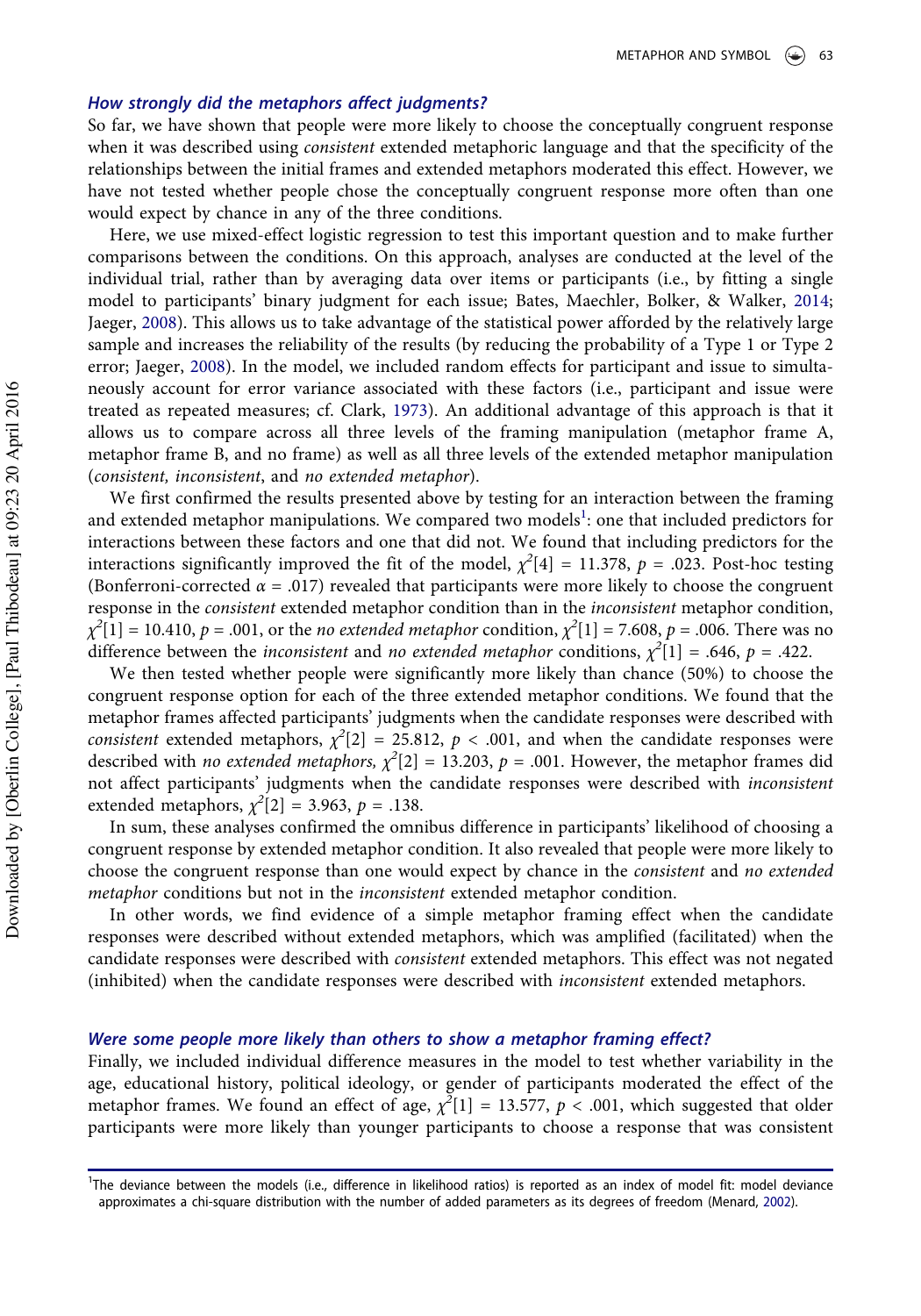| Predictor                      |         |      |         |
|--------------------------------|---------|------|---------|
| Intercept                      | .197    | .058 | < 0.001 |
| Inconsistent extended metaphor | $-.197$ | .061 | .001    |
| No extended metaphor           | $-.146$ | .061 | .017    |
| Age                            | .054    | .025 | .030    |

<span id="page-11-0"></span>Table 4. Best fitting logistic regression model. Extended metaphor condition and age were significant predictors of congruence—a measure of the influence of the metaphor frames.

Note. The inconsistent and no extended metaphor conditions are being compared to the consistent metaphor condition in this model. Participants chose the congruent response option less often in both of these conditions relative to the consistent extended metaphor condition, as evidenced by the negatively signed coefficients. There was no difference between the inconsistent and no extended metaphor conditions.

with the frame (see [Table 4](#page-11-0) for best fitting model). We did not find evidence of differences by the educational history, political ideology, or the gender of participants.

Note that this analysis tests for an influence of the individual difference measures on the metaphor framing effect across all of the issues. One possibility is that certain groups of people were more or less likely to show a metaphor framing effect for some of the issues but not others. For instance, prior work has found that the *virus* and *beast* frames for crime are more likely to influence judgments of Democrats and Independents than Republicans (Thibodeau & Boroditsky, [2011](#page-15-5), [2013,](#page-15-6) [2015](#page-15-7)). We find a similar pattern of results for the crime issue in the present study. Overall, Democrats and Independents were more likely to emphasize education reform than increasing police (55% and 58%, respectively), regardless of the extended metaphor condition. Republicans, on the other hand, were less likely to emphasize education reform (38%), regardless of extended metaphor condition.

Democrats and Independents were also more likely to be influenced by the frame than Republicans. When crime was framed as a virus, regardless of extended metaphor condition, Democrats, Independents, and Republicans judged education reform to be a better crime-reduction program 59%, 62%, and 36% of the time. When crime was framed as a beast, on the other hand, these preferences shifted to 51%, 53%, and 40%. That is, we found shifts of 8 and 9 percentage points in the predicted direction for Democrats and Independents; we found a shift in the opposite direction of 4 percentage points for Republicans.

This suggests that peoples' sensitivity to metaphor framing effects may differ as a function of the target domain. When people have strong prior attitudes and beliefs about a given issue (like crime) they may be less susceptible to a metaphor framing effect.

# General discussion

The results of this study indicate that metaphor framing is especially persuasive when consistent metaphoric language is extended to descriptions of candidate responses. Although people are more likely to endorse approaches to crime-reduction that emphasize social reform when crime is framed as a virus, they are even more likely to do so when the reform is described as a "treatment" (i.e., in the context of a re-instantiation of the initial metaphor frame).

We found differences of about 10 (54.9% congruent) and 3 (51.3% congruent) percentage points in the *consistent* and *no extended metaphor* conditions that were attributable to the metaphor frame. Of note, we also found that the specificity of the extended metaphor mattered. Extended metaphors that were specifically related to the matching frame, and distinct from the non-matching frame, were most likely to facilitate persuasion (58.9%; a shift of about 18 percentage points). For instance, the facilitative effect of the extended metaphor was less pronounced in the context of crime because viruses and beasts can both be "treated" and "attacked."

For comparison, in prior work, we have found shifts on the order of 15 percentage points in a free response task and 8 percentage points in a forced choice task, when response options were described without extended metaphors (Thibodeau & Boroditsky, [2011](#page-15-5), [2013\)](#page-15-6); in a meta-analysis of metaphor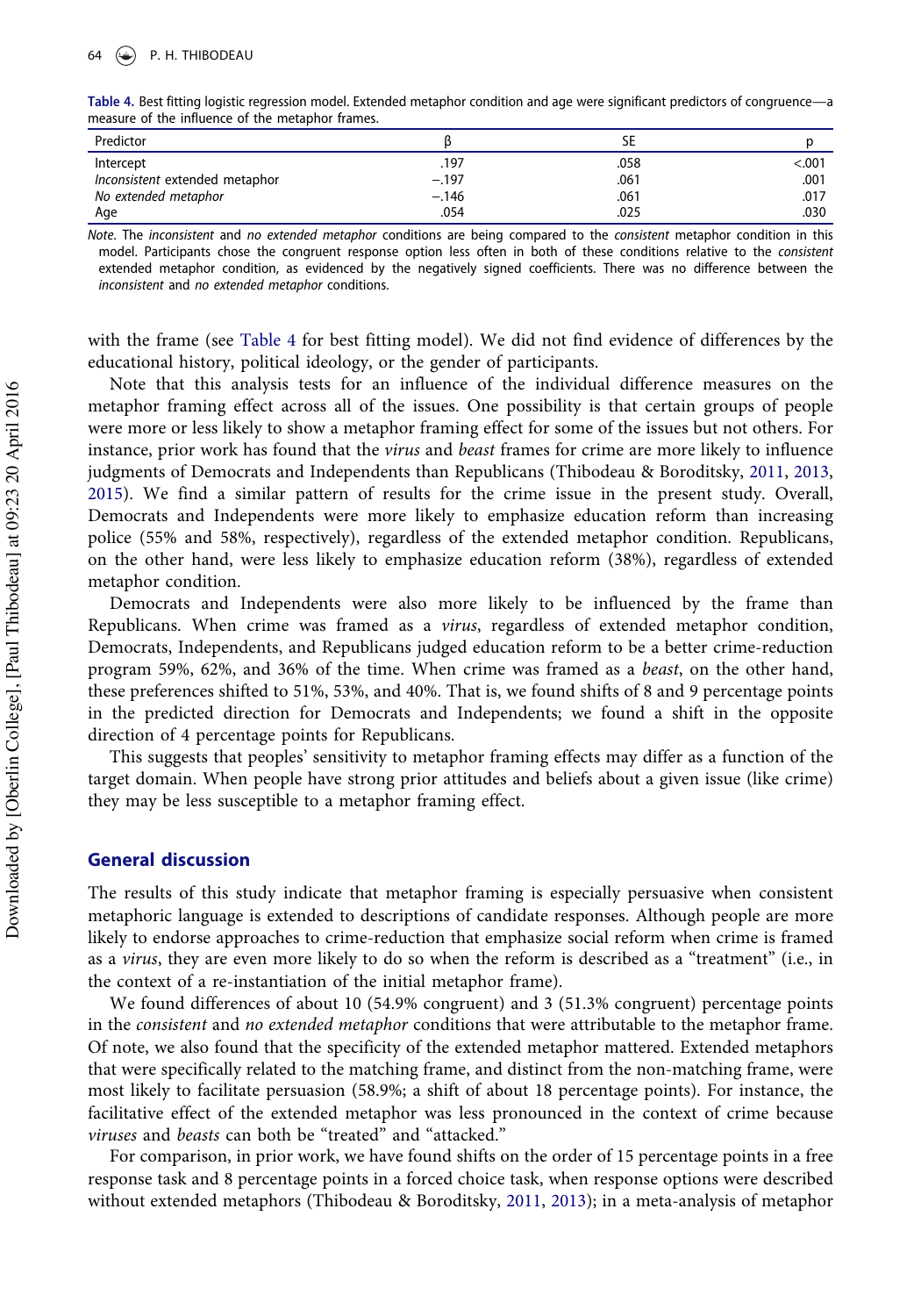framing studies conducted between 1983 and 2000, Sopory and Dillard [\(2002](#page-15-1)) find that a metaphor frame is associated with a shift of about 6 percentage points. One notable difference between the present work and prior studies is the use of multiple target domains and pairs of metaphor frames. As shown in Table A1, there was variability in the persuasiveness of the metaphor frames by issue, which may be attributable to features of the metaphor frames (e.g., their conventionality or aptness; Bowdle & Gentner, [2005](#page-14-14)), prior attitudes toward the target issues or candidate responses, or a variety of other important variables. Future work will aim to further explore the boundary conditions of metaphor framing effects (Steen, Reijnierse, & Burgers, [2014](#page-15-11)).

The full scope of the findings seem conclusive in one respect—that extended metaphors can facilitate the persuasive influence of metaphor frames—and yet raise a number of fundamental questions about metaphor and language processing. To name just two: How closely must a response map onto the conceptual entailments of a metaphor frame in order for the frame to affect judgment? And how closely must an extended metaphor match the related frame in order to facilitate a metaphor framing effect?

Studies 1 and 2 represent attempts to quantify the conceptual and lexical similarity between the frames and responses. Indeed, one goal of the current paper is to show that such methods—gauging intuitions of naïve participants about conceptual mappings and using a metric of similarity from a database of contextual co-occurrence—can help to make principled and reliable predictions about the capacity of metaphor to influence high-level judgments and reasoning. Although we used our intuitions to develop the materials, we recognize that our experience thinking about metaphor and the psychology of language may bias our judgments (e.g., see Keysar & Bly, [1995\)](#page-14-23). Gauging the intuitions of a broader base of people about the conceptual entailments of the frames—from the population that was sampled in the subsequent experiment—helps to establish the validity of the design, as does the use of LSA in verifying that the extended metaphoric language did, in fact, match the related metaphor frames. Further, the use of LSA helped reveal an important dichotomy in our materials, and, in turn, to test a hypothesis about extended metaphors that was borne out in the data.

However, the work does not provide a definitive answer to these questions, nor does it address a variety of related questions about metaphorical reasoning. For instance, Study 1 showed that the metaphor frames and response options used in the experiment had distinct conceptual mappings. However, it did not reveal the precise nature of the entailments. That is, what does it really mean to think of crime a as a virus or beast? What aspects of a virus or beast schema transfer to the domain of crime?

Some have argued that comparing metaphorically framed to non-metaphorically framed issues can help to address this question (e.g., Reijnierse, Burgers, Krennmayr, & Steen, [2015;](#page-15-12) Steen et al., [2014](#page-15-11)). On such a view, a non-metaphorically framed description of the target issue is thought to serve as a *baseline* for comparison with the metaphorically framed conditions. However, nonmetaphoric frames often differ from metaphoric frames along a variety of linguistic dimensions (e.g., valence, arousal, imagery), which can be difficult to control for and make such comparisons difficult to interpret (see Thibodeau & Boroditsky, [2015](#page-15-7), for an extended discussion of this issue).

Further, although we have argued that the metaphors used in the study are conceptual in the sense that they have implicit entailments that influence how people think, it does not seem appropriate to describe them as embodied conceptual metaphors (Lakoff & Johnson, [1999](#page-14-24)) or even to describe them as conceptual in the sense that people use these metaphors in normal circumstances to think about the target domains that were described. People may think of partisan politics as war or theater in their everyday lives, but they may not think of nature reserves as backbones or gems of their communities in the absence of such a description.

For these reasons it may be more appropriate to describe the effect of these metaphors in terms of the role that they play in communication rather than the role they might play in structuring the long-term representation of conceptual knowledge (Thibodeau & Durgin, [2008](#page-15-9)): for instance, in terms of schematic knowledge structures (Bransford & Johnson, [1972](#page-14-25); Thibodeau & Boroditsky, [2011](#page-15-5)).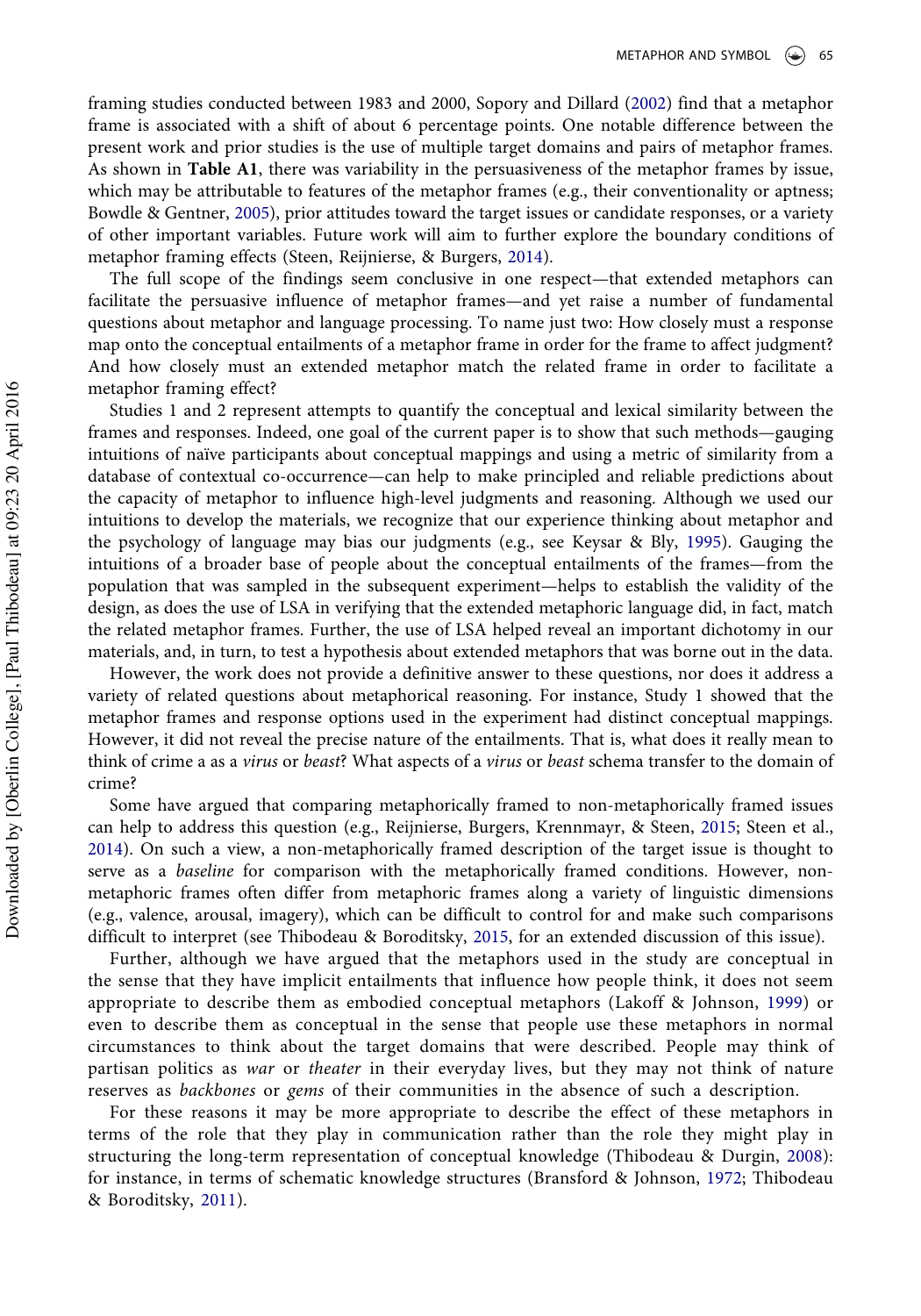This account has a variety of important implications. It suggests that the influence of the frame will be affected by participants' prior knowledge of and attitudes toward the source and target domains (Philip, [2011](#page-15-13)). People who believe strongly that crime is a symptom of underlying social problems are unlikely to be swayed toward enforcement-oriented approaches by a beast frame. Similarly, a virus frame may be less likely to lead people to endorse social reform as a means of crime-reduction if discussions of Ebola are prominent in the media—in that case, people may call to mind the need for a quarantine for the infected city.

These questions apply to the relationships between the initial frames and extended metaphors as well. Consider the title of this article: "Extended metaphors are the home runs of persuasion: Don't fumble the phrase." For some, this will read as a consistent extended metaphor. The phrase "home runs" and the word "fumble" are both related to sports. However, "home runs" are scored in baseball whereas "fumbles" occur in American football. As a result, people who are highly familiar with sports may read it as an ironic mixed metaphor (albeit forced).

This example also helps to illustrate a distinction that has been made between conceptual and lexical information in the extended metaphors. An alternative title might substitute the word "touchdowns" for "home runs" (an effective way to score points in American football). Such a title might have similar conceptual entailments (e.g., extended metaphors are effective) but might have different lexical associations (e.g., for people who know a lot about baseball and football, there might be a stronger lexical association between "fumbles" and "touchdowns").

As noted in the introduction, prior work suggests that people are sensitive to the conceptual entailments of metaphors and idioms (e.g., Nayak & Gibbs, [1990\)](#page-14-11). In some experiments the lexical relationships between a metaphor and response (e.g., target sentence in a response time task or candidate response in a forced choice task) have made it difficult to identify whether people are influenced by the conceptual or lexical features of a given metaphor (see, e.g., McGlone, [2011](#page-14-15)), although several studies seem to provide convincing evidence that the structural entailments of metaphor, and not just their lexical associations, shape thought (e.g., Fuhrman et al., [2011;](#page-14-26) Gibbs, [2011](#page-14-27)).

The present work suggests that the conceptual entailments and lexical associations of metaphors are mutually beneficial sources of information (see, e.g., Patterson, [2014\)](#page-15-10), as people were most likely to be influenced by the metaphor frame when the conceptually related response option was described with a matching extended metaphor. People learn about abstract concepts like time and complex issues like crime through language—language that is suffused with metaphors that have conceptual entailments and lexical associations (Lakoff & Johnson, [1980](#page-14-1)). Although it is valuable to think about how these distinct sources of information contribute, separately and in combination, to long-term and on-line representations, it may not be possible to dissociate them completely. Further, at a process level, both of these sources of information can be can be modeled as a spreading activation in an associative network (Flusberg, Thibodeau, Sternberg, & Glick, [2010](#page-14-28); Rogers & McClelland, [2008](#page-15-14); St. John, [1992](#page-15-15)).

#### Acknowledgments

I thank Frank Durgin and Stephen Flusberg for inspiration and helpful, critical discussion of the content of this article and the issues it addresses, as well as editor Ray Gibbs and an anonymous reviewer at Metaphor  $\&$  Symbol for thoughtful and constructive feedback on earlier versions of the article.

# References

<span id="page-13-2"></span>Bates, D., Maechler, M., Bolker, B., & Walker, S. (2014). lme4: Linear mixed-effects models using Eigen and S4. R package version 1.1-7, <http://CRAN.R-project.org/package=lme4>.

<span id="page-13-0"></span>Bosman, J. (1987). Persuasive effects of political metaphors. Metaphor and Symbolic Activity, 2, 97–113. doi:[10.1207/](http://dx.doi.org/10.1207/s15327868ms0202%5F2) [s15327868ms0202\\_2](http://dx.doi.org/10.1207/s15327868ms0202%5F2)

<span id="page-13-1"></span>Bosman, J., & Hagendoorn, L. (1991). Effects of literal and metaphorical persuasive messages. Metaphor & Symbolic Activity, 6, 271–292. doi:[10.1207/s15327868ms0604\\_3](http://dx.doi.org/10.1207/s15327868ms0604%5F3)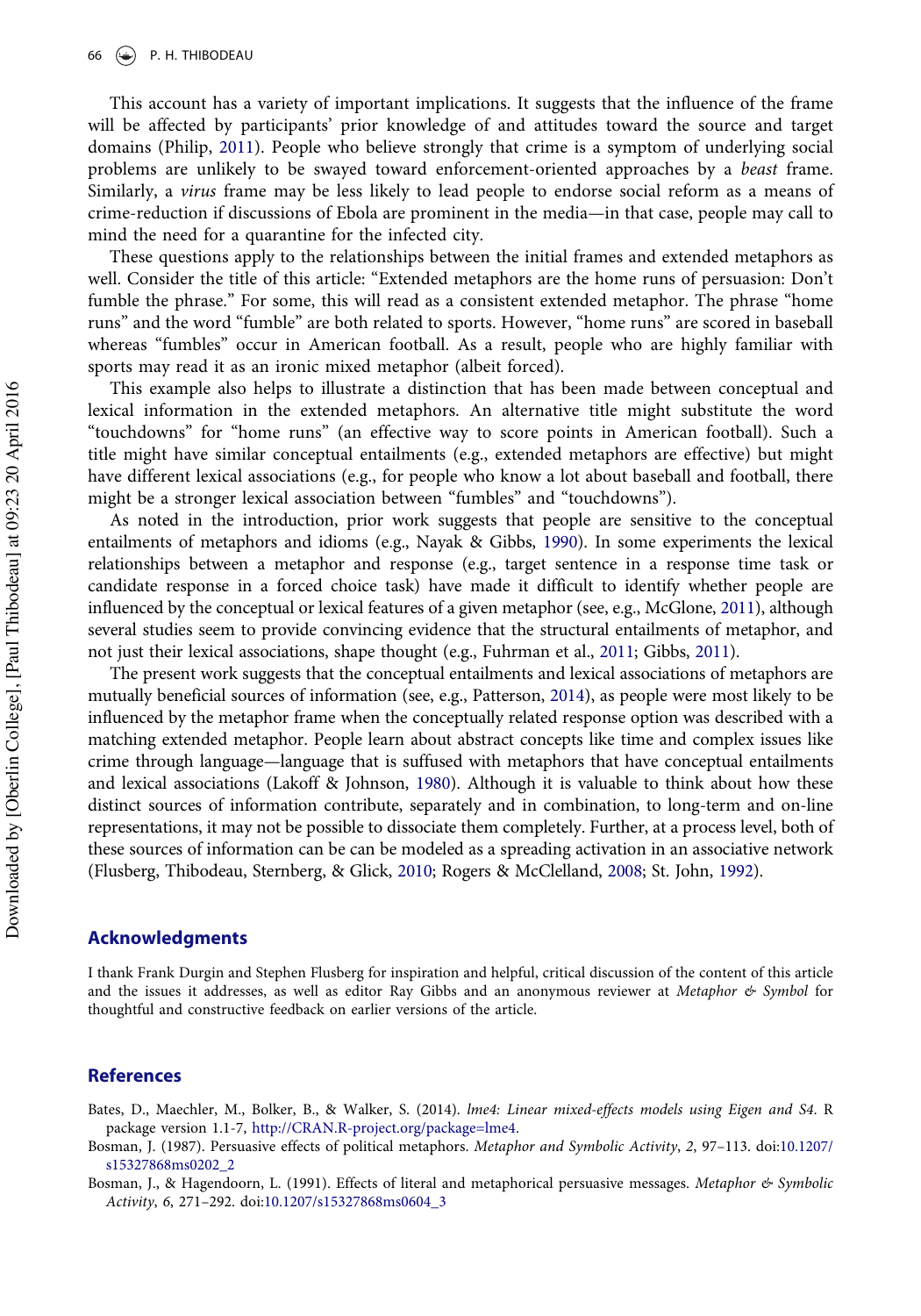- <span id="page-14-14"></span>Bowdle, B. F., & Gentner, D. (2005). The career of metaphor. Psychological Review, 112, 193–216. doi:[10.1037/0033-](http://dx.doi.org/10.1037/0033-295X.112.1.193) [295X.112.1.193](http://dx.doi.org/10.1037/0033-295X.112.1.193)
- <span id="page-14-25"></span>Bransford, J. D., & Johnson, M. K. (1972). Contextual prerequisites for understanding: Some investigations of comprehension and recall. Journal of Verbal Learning and Verbal Behavior, 11, 717–726. doi:[10.1016/S0022-5371](http://dx.doi.org/10.1016/S0022-5371(72)80006-9) [\(72\)80006-9](http://dx.doi.org/10.1016/S0022-5371(72)80006-9)
- <span id="page-14-16"></span>Buhrmester, M., Kwang, T., & Gosling, S. D. (2011). Amazon's Mechanical Turk: A New source of inexpensive, yet high-quality, data? Perspectives on Psychological Science, 6, 3-5. doi:[10.1177/1745691610393980](http://dx.doi.org/10.1177/1745691610393980)
- <span id="page-14-10"></span>Chaiken, S., Wood, W., & Eagly, A. H. (1996). Principles of persuasion. In E. T. Higgins & A. W. Kruglanski (Eds.), Social psychology: Handbook of basic principles (pp. 702–742). New York, NY: Guilford.
- <span id="page-14-21"></span>Clark, H. H. (1973). The language-as-fixed-effect fallacy: A critique of language statistics in psychological research. Journal of Verbal Learning and Verbal Behavior, 12, 335–359. doi:[10.1016/S0022-5371\(73\)80014-3](http://dx.doi.org/10.1016/S0022-5371(73)80014-3)
- <span id="page-14-28"></span>Flusberg, S. J., Thibodeau, P. H., Sternberg, D. A., & Glick, J. J. (2010). A connectionist approach to embodied conceptual metaphor. Frontiers in Psychology, 1, 1–11. doi:[10.3389/fpsyg.2010.00197](http://dx.doi.org/10.3389/fpsyg.2010.00197)
- <span id="page-14-26"></span>Fuhrman, O., McCormick, K., Chen, E., Jiang, H., Shu, D., Mao, S., & Boroditsky, L. (2011). How linguistic and cultural forces shape conceptions of time: English and Mandarin time in 3D. Cognitive Science, 35, 1305–1328. doi:[10.1111/cogs.2011.35.issue-7](http://dx.doi.org/10.1111/cogs.2011.35.issue-7)
- <span id="page-14-27"></span>Gibbs, R. W., Jr (2011). Evaluating conceptual metaphor theory. Discourse Processes, 48, 529-562. doi:[10.1080/](http://dx.doi.org/10.1080/0163853X.2011.606103) [0163853X.2011.606103](http://dx.doi.org/10.1080/0163853X.2011.606103)
- <span id="page-14-9"></span>Glucksberg, S., Gildea, P., & Bookin, H. (1982). On understanding non-literal speech: Can people ignore metaphors? Journal of Verbal Learning and Verbal Behavior, 21, 85–98. doi:[10.1016/S0022-5371\(82\)90467-4](http://dx.doi.org/10.1016/S0022-5371(82)90467-4)
- <span id="page-14-13"></span><span id="page-14-2"></span>Graesser, A. C., & Bower, G. H. (Eds.). (1990). Inferences and text comprehension. San Diego, CA: Academic Press.
- Hauser, D. J., & Schwarz, N. (2015). The war on prevention: Bellicose cancer metaphors hurt (some) prevention intentions. Personality and Social Psychology Bulletin, 41, 66–77. doi:[10.1177/0146167214557006](http://dx.doi.org/10.1177/0146167214557006)
- Hutchison, K. A., Balota, D. A., Cortese, M. J., & Watson, J. M. (2008). Predicting semantic priming at the item level. The Quarterly Journal of Experimental Psychology, 61, 1036–1066. doi:[10.1080/17470210701438111](http://dx.doi.org/10.1080/17470210701438111)
- <span id="page-14-20"></span>Jaeger, T. F. (2008). Categorical data analysis: Away from ANOVAs (transformation or not) and towards logit mixed models. Journal of Memory and Language, 59, 434–446. doi:[10.1016/j.jml.2007.11.007](http://dx.doi.org/10.1016/j.jml.2007.11.007)
- <span id="page-14-3"></span>Jia, L., & Smith, E. R. (2013). Distance makes the metaphor grow stronger: A psychological distance model of metaphor use. Journal of Experimental Social Psychology, 49, 492–497. doi:[10.1016/j.jesp.2013.01.009](http://dx.doi.org/10.1016/j.jesp.2013.01.009)
- <span id="page-14-4"></span>Keefer, L. A., Landau, M. J., Sullivan, D., & Rothschild, Z. K. (2011). Exploring metaphor's epistemic function: Uncertainty moderates metaphor-consistent priming effects on social perceptions. Journal of Experimental Social Psychology, 47, 657–660. doi:[10.1016/j.jesp.2011.02.002](http://dx.doi.org/10.1016/j.jesp.2011.02.002)
- <span id="page-14-5"></span>Keefer, L. A., Landau, M. J., Sullivan, D., & Rothschild, Z. K. (2014). Embodied metaphor and abstract problem solving: Testing a metaphoric fit hypothesis in the health domain. Journal of Experimental Social Psychology, 55, 12-20. doi:[10.1016/j.jesp.2014.05.012](http://dx.doi.org/10.1016/j.jesp.2014.05.012)
- <span id="page-14-23"></span>Keysar, B., & Bly, B. (1995). Intuitions of the transparency of idioms: Can one keep a secret by spilling the beans? Journal of Memory and Language, 34, 89–109. doi:[10.1006/jmla.1995.1005](http://dx.doi.org/10.1006/jmla.1995.1005)
- <span id="page-14-12"></span>Keysar, B., Shen, Y., Glucksberg, S., & Horton, W. S. (2000). Conventional language: How metaphorical is it? Journal of Memory and Language, 43, 576–593. doi:[10.1006/jmla.2000.2711](http://dx.doi.org/10.1006/jmla.2000.2711)
- <span id="page-14-19"></span><span id="page-14-17"></span>Kotlowitz, A. (2008, May 4). Is urban violence a virus? New York Times Magazine. 52–59.
- <span id="page-14-1"></span>Lakoff, G. (2002). Moral politics: How liberals and conservatives think. Chicago, IL: University of Chicago Press.
- <span id="page-14-24"></span>Lakoff, G., & Johnson, M. (1980). Metaphors we live by. Chicago, IL: University of Chicago Press.
- Lakoff, G., & Johnson, M. (1999). Philosophy in the flesh. New York, NY: Basic Books.
- <span id="page-14-6"></span>Landau, M. J., Sullivan, D., & Greenberg, J. (2009). Evidence that self-relevant motives and metaphoric framing interact to influence political and social attitudes. Psychological Science, 20, 1421–1427. doi:[10.1111/psci.2009.20.](http://dx.doi.org/10.1111/psci.2009.20.issue-11) [issue-11](http://dx.doi.org/10.1111/psci.2009.20.issue-11)
- <span id="page-14-18"></span>Landauer, T. K., & Dumais, S. T. (1997). A solution to Plato's problem: The latent semantic analysis theory of acquisition, induction, and representation of knowledge. Psychological Review, 104, 211–240. doi:[10.1037/0033-](http://dx.doi.org/10.1037/0033-295X.104.2.211) [295X.104.2.211](http://dx.doi.org/10.1037/0033-295X.104.2.211)
- <span id="page-14-15"></span>McGlone, M. S. (2011). Hyperbole, homunculi, and hindsight bias: An alternative evaluation of conceptual metaphor theory. Discourse Processes, 48, 563–574. doi:[10.1080/0163853X.2011.606104](http://dx.doi.org/10.1080/0163853X.2011.606104)
- <span id="page-14-7"></span>McGuire, W. J. (2000). Standing on the shoulders of ancients: Consumer research, persuasion, and figurative language. Journal of Consumer Research, 27, 109–114. doi:[10.1086/314312](http://dx.doi.org/10.1086/314312)
- <span id="page-14-22"></span>Menard, S. (2002). Applied logistic regression analysis (Vol. 106). Thousand Oaks, CA: Sage.
- <span id="page-14-0"></span>Mio, J. S. (1997). Metaphor and politics. Memory and Symbol, 12, 113–133.
- <span id="page-14-11"></span>Nayak, N. P., & Gibbs, R. W. (1990). Conceptual knowledge in the interpretation of idioms. Journal of Experimental Psychology: General, 119, 315–330. doi:[10.1037/0096-3445.119.3.315](http://dx.doi.org/10.1037/0096-3445.119.3.315)
- <span id="page-14-8"></span>Ottati, V., Rhoads, S., & Graesser, A. C. (1999). The effect of metaphor on processing style in a persuasion task: A motivational resonance model. Journal of Personality and Social Psychology, 77, 688–697. doi:[10.1037/0022-](http://dx.doi.org/10.1037/0022-3514.77.4.688) [3514.77.4.688](http://dx.doi.org/10.1037/0022-3514.77.4.688)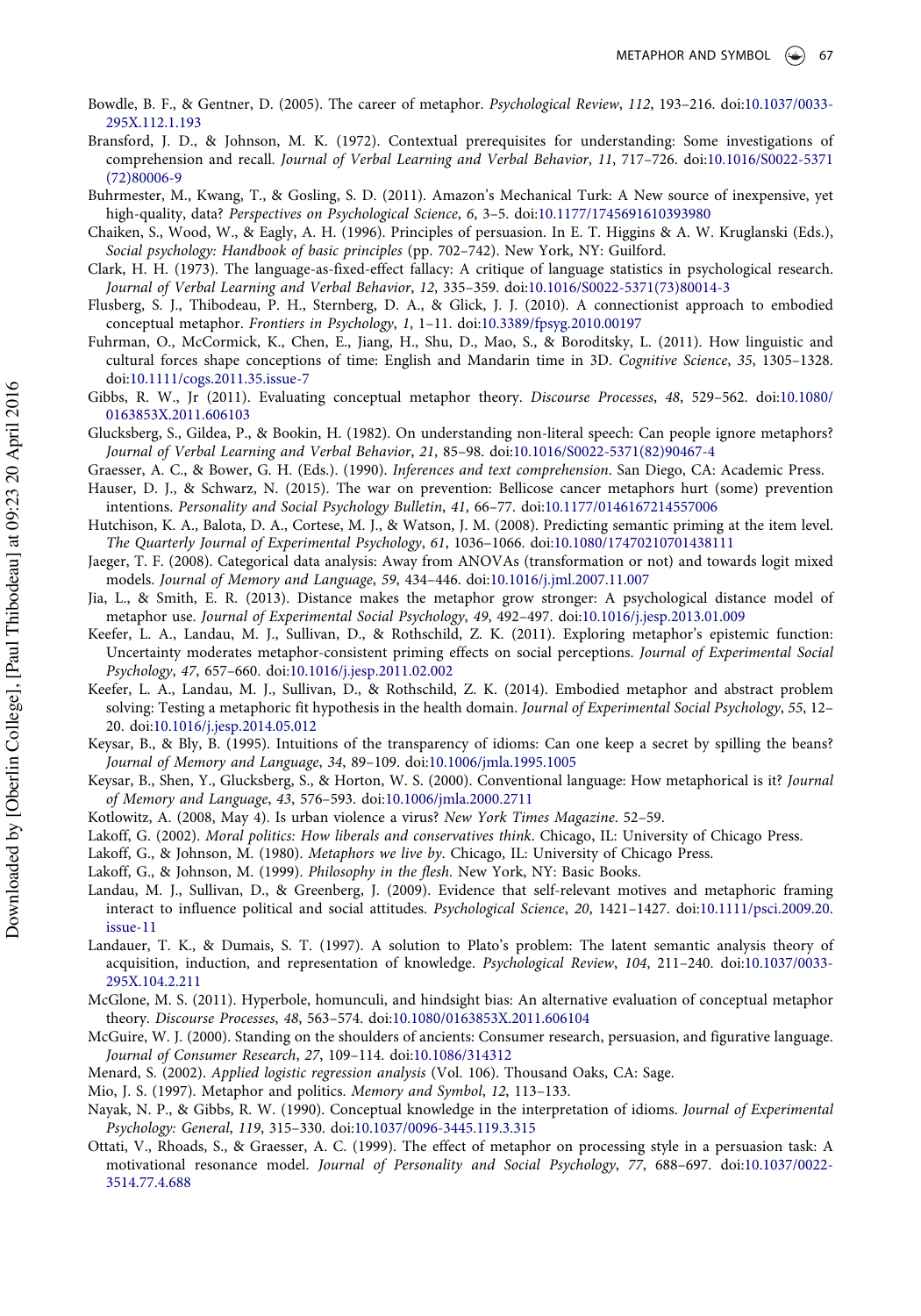- <span id="page-15-10"></span>Patterson, K. J. (2014). The analysis of metaphor: To what extent can the theory of lexical priming help our understanding of metaphor usage and comprehension? Journal of Psycholinguistic Research. doi:[10.1007/s10936-](http://dx.doi.org/10.1007/s10936-014-9343-1) [014-9343-1](http://dx.doi.org/10.1007/s10936-014-9343-1)
- Petty, R. E., & Cacioppo, J. T. (1986). The elaboration likelihood model of persuasion. In L. Berkowitz (Ed.), Advances in experimental socialpsychology (Vol. 19, pp. 123–205). New York, NY: Academic Press.
- <span id="page-15-13"></span>Philip, G. (2011). Colouring meaning: Collocation and connotation in figurative language. Amsterdam, The Netherlands: John Benjamins.
- <span id="page-15-12"></span>Reijnierse, W. G., Burgers, C., Krennmayr, T., & Steen, G. J. (2015). How viruses and beasts affect our opinions (or not): The role of extendedness in metaphorical framing. Metaphor and the Social World, 5, 245–263. doi:[10.1075/](http://dx.doi.org/10.1075/msw) [msw](http://dx.doi.org/10.1075/msw)
- <span id="page-15-3"></span>Reinsch, N. L., Jr., (1971). An investigation of the effects of the metaphor and simile in persuasive discourse. Speech Monographs, 38, 142–145. doi:[10.1080/03637757109375701](http://dx.doi.org/10.1080/03637757109375701)
- <span id="page-15-4"></span>Robins, S., & Mayer, R. E. (2000). The metaphor framing effect: Metaphorical reasoning about text-based dilemmas. Discourse Processes, 30, 57–86. doi:[10.1207/S15326950dp3001\\_03](http://dx.doi.org/10.1207/S15326950dp3001%5F03)
- <span id="page-15-14"></span>Rogers, T. T., & McClelland, J. L. (2008). Précis of semantic cognition: A parallel distributed processing approach. Behavioral and Brain Sciences, 31, 689–714. doi:[10.1017/S0140525X0800589X](http://dx.doi.org/10.1017/S0140525X0800589X)
- <span id="page-15-1"></span>Sopory, P., & Dillard, J. P. (2002). The persuasive effects of metaphor: A meta-analysis. Human Communication Research, 28, 382–419. doi:[10.1111/hcre.2002.28.issue-3](http://dx.doi.org/10.1111/hcre.2002.28.issue-3)
- <span id="page-15-15"></span>St. John, M. F. (1992). The story gestalt: A model of knowledge-intensive processes in text comprehension. Cognitive Science, 16, 271–306. doi:[10.1207/s15516709cog1602\\_5](http://dx.doi.org/10.1207/s15516709cog1602%5F5)
- <span id="page-15-0"></span>Steen, G., Dorst, A., Herrmann, B., Kall, A., Krennmayr, T., & Pasma, T. (2010). A method for linguistic metaphor identification. Amsterdam, The Netherlands: Benjamins.
- <span id="page-15-8"></span>Steen, G. J. (2008). The paradox of metaphor: Why we need a three-dimensional model of metaphor. Metaphor & Symbol, 23, 213–241. doi:[10.1080/10926480802426753](http://dx.doi.org/10.1080/10926480802426753)
- <span id="page-15-11"></span>Steen, G. J., Reijnierse, W. G., & Burgers, C. (2014). When do natural language metaphors influence reasoning? A follow-up study to Thibodeau and Boroditsky (2013). PloS ONE, 9, e113536. doi:[10.1371/journal.pone.0113536](http://dx.doi.org/10.1371/journal.pone.0113536)
- <span id="page-15-7"></span>Thibodeau, P. H., & Boroditsky, L. (2015). Measuring effects of metaphor in a dynamic opinion landscape. PLoS ONE, 10(7), e0133939. doi:[10.1371/journal.pone.0133939](http://dx.doi.org/10.1371/journal.pone.0133939)
- <span id="page-15-5"></span>Thibodeau, P. H., & Boroditsky, L. (2011). Metaphors we think with: The role of metaphor in reasoning. PLoS ONE, 6 (2), e16782. doi:[10.1371/journal.pone.0016782](http://dx.doi.org/10.1371/journal.pone.0016782)
- <span id="page-15-6"></span>Thibodeau, P. H., & Boroditsky, L. (2013). Natural language metaphors covertly influence reasoning. PLoS ONE, 8(1), e52961. doi:[10.1371/journal.pone.0052961](http://dx.doi.org/10.1371/journal.pone.0052961)
- <span id="page-15-9"></span>Thibodeau, P. H., & Durgin, F. H. (2008). Productive figurative communication: Conventional metaphors facilitate the comprehension of related novel metaphors. Journal of Memory and Language, 58(2), 521–540. doi:[10.1016/j.](http://dx.doi.org/10.1016/j.jml.2007.05.001) [jml.2007.05.001](http://dx.doi.org/10.1016/j.jml.2007.05.001)
- Thibodeau, P. H., & Durgin, F. H. (2011). Metaphor aptness and conventionality: A processing fluency account. Metaphor and Symbol, 26, 206–226. doi:[10.1080/10926488.2011.583196](http://dx.doi.org/10.1080/10926488.2011.583196)
- <span id="page-15-2"></span>Voss, J. F., Kennet, J., Wiley, J., & Schooler, T. Y. E. (1992). Experts at debate: The use of metaphor in the US senate debate on the gulf crisis. Metaphor and Symbolic Activity, 7, 197–214. doi:[10.1080/10926488.1992.9678713](http://dx.doi.org/10.1080/10926488.1992.9678713)

# Appendix

# Stimulus Materials

#### (1) Cheating

The principal at Wayne is {goalkeeper defending his school against, a boxer fighting against; concerned about} cheating, which has become a nemesis for the school. National media outlets report that several students have been caught taking money to impersonate classmates on standardized tests like the SAT. The principal has the Teachers Union, the school's honor council, and the test administrators {on his team; in his corner; are working together on the problem}. Who or what do you think is more to blame?

- (i) Baseline
	- (i) The culture of cheating at the school
	- (ii) The students who cheated
- (ii) Consistent
	- (i) The organized culture of cheating at the school
	- (ii) The student foes who cheated
- (iii) Inconsistent
	- (i) The culture of cheating that has become a foe at the school
	- (ii) The organized students who cheated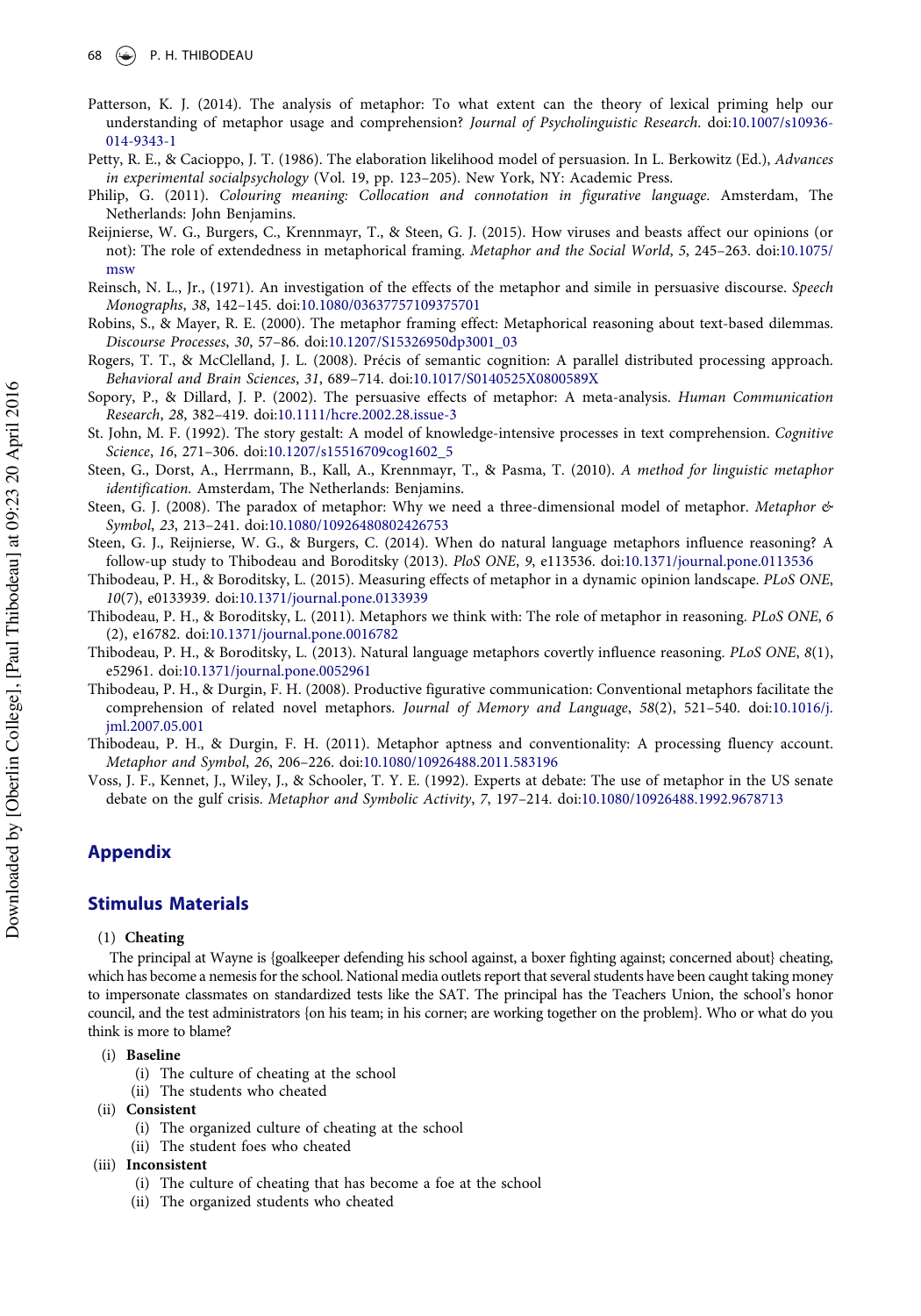#### (2) Crime

Crime is {a virus plaguing, a beast preying on, a problem in} the city of Addison. Five years ago Addison was in good shape, with no obvious vulnerabilities. Unfortunately, in the past five years the city's defense systems have weakened, and the city has succumbed to crime. Today, there are more than 55,000 criminal incidents a year—up by more than 10,000 per year. There is a worry that if the city does not regain its strength soon, even more serious problems may start to develop. The city's officials know that they have to change certain policies in response to the problem, but they aren't sure which policies to change or how much to change them. Which of the following crime-reducing options do you think would be more likely to reduce crime?

#### (i) Baseline

- (i) Reform educational practices and create after school programs
- (ii) Increase street patrols that look for criminals

#### (ii) Consistent

- (i) Treat the problem by reforming educational practices and creating after school programs
- (ii) Attack the problem by increasing street patrols that look for criminals

#### (iii) Inconsistent

- (i) Attack the problem by reforming educational practices and creating after school programs
- (ii) Treat the problem by increasing street patrols that look for criminals

#### (3) Education

Schools are {gardens, factories, institutions}, attempting to {nurture, mold, teach} young minds. However, Norwalk is a city with an education problem. Historically, the schools have been excellent. Unfortunately, in recent years, there have been cuts to the budget, which have forced the city to fire teachers and eliminate extracurricular activities. Each year a smaller and smaller number of students have graduated who {reach, fulfill, realize} the standards that city officials hope to achieve. A recent assessment found that a minority of students were able to read at their grade level and that more and more are dropping out. The city's officials know that they have to change certain policies in response to the problem, but they aren't sure which policies to change or how much to change them. Which of the following should officials emphasize to improve school performance?

#### (i) Baseline

- (a) Extracurricular activities like music and athletics
- (b) A common curriculum
- (ii) Consistent
	- (a) Nourish students with extracurricular activities like music and athletics
	- (b) Upgrade schools with a common curriculum
- (iii) Inconsistent
	- (a) Upgrade schools with extracurricular activities like music and athletics
	- (b) Nourish students with a common curriculum

#### (4) Ecology

The city of Avon has recently decided that it is too expensive to maintain a local nature reserve. The nature reserve is {the backbone of the state parks, a gem of the state parks, an important state park}—{a central and foundational, a shining and pristine, an excellent} resource for the community. The expansive park is widely used because it is easily accessible from the city but isolated at the same time. As a result, a number of officials have spoken out against the city's decision to release the land for commercial development. On which of the following will the city see the bigger impact of its decision regarding the park?

#### (i) Baseline

- (a) The city's tourist industry that benefits from the reserve
- (b) The animal and plant species living in the reserve
- (ii) Consistent
	- (a) The multi-faceted tourist industry that benefits from the reserve
	- (b) The exquisite animal and plant species living in the reserve

### (iii) Inconsistent

- (a) The exquisite tourist industry that benefits from the reserve
- (b) The multi-faceted animal and plant species living in the reserve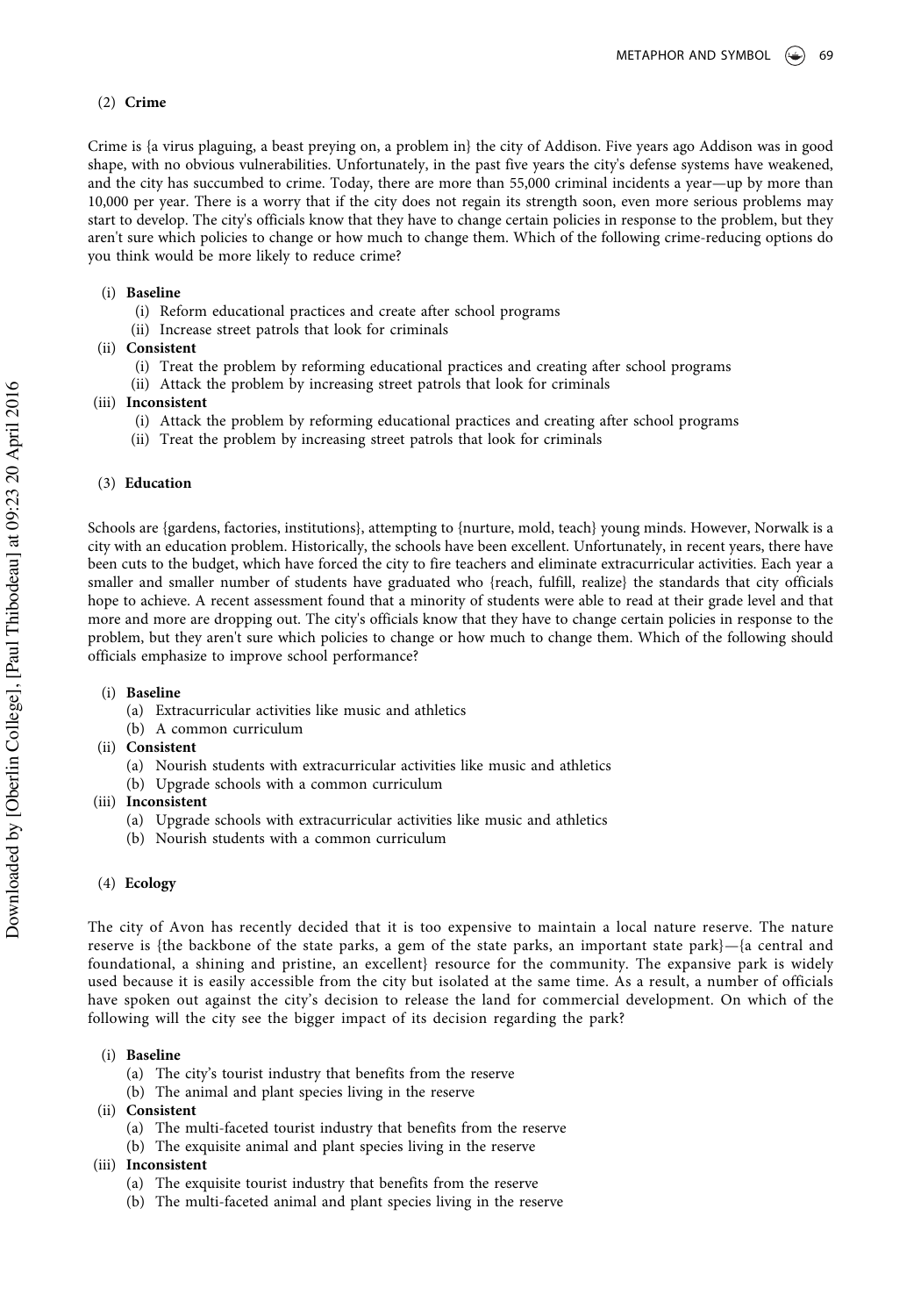# (5) Housing

At a town hall meeting, a community member noted that a house on the block is not being cared for. It was abandoned during the mortgage crisis and no one has stepped in to care for the property and has become a {failing organ in the body of, blemish on the face of, problem for} the neighborhood. Which of the following do you think is a more likely to be negatively affected by the current situation?

# (i) Baseline

- (a) Relationships between residents in the neighborhood
- (b) The value of the houses adjacent to the abandoned home
- (ii) Consistent
	- (a) The balance of relationships between residents in the neighborhood
	- (b) Smudge the value of the houses adjacent to the abandoned home

# (iii) Inconsistent

- (a) Smudge the relationships between residents in the neighborhood
- (b) The balance of values of the houses adjacent to the abandoned home

# (6) Income inequality

Income inequality has {destabilized, split, affected} the economy. The {imbalance, gap, difference} between rich and poor has widened in recent years. According to a recent report, "During the first two years of the nation's economic recovery, the mean net worth of households in the upper 7 percent of the wealth distribution rose by an estimated 28 percent, while the mean net worth of households in the lower 93 percent dropped by 4 percent." In your opinion, which of the following suggestions represents a better way of approaching the income disparity problem?

# (i) Baseline

- (a) Income inequality is complex and will decrease when the economy recovers
- (b) Raise the minimum wage
- (ii) Consistent
	- (a) Income inequality is complex and will return to equilibrium when the economy recovers
	- (b) Narrow inequality by raise the minimum wage
- (iii) Inconsistent
	- (a) Income inequality is complex and will narrow when the economy recovers
	- (b) Return inequality to equilibrium by raising the minimum wage

# (7) Medical mistake

The municipal medical clinic {is an ecosystem that, is a manufacturing plant that, NA} recently had a breakdown {in the network, in the assembly line, NA}. Last week at the clinic one hundred and forty-four young children were affected in a medicine mix-up, causing them to suffer from diarrhea and vomiting. Who or what do you think is more to blame?

# (i) Baseline

- (a) The computer system
- (b) The nurse who administered the medicine
- (ii) Consistent
	- (a) The interactive computer system
	- (b) The nurse who administered the medicine in that station
- (iii) Inconsistent
	- (a) The computer system in that station
	- (b) The interactive nurse who administered the medicine

# (8) Partisan Politics

The Democrats and Republicans have been {playing political theater, fighting a battle, interacting} with each other in which {both parties seem more interested in performing dramatic monologues than, both parties seem more interested in attacking their opponent than, neither party seems interested in} engaging with difficult policy questions. Congress has passed roughly 80% fewer bills in recent terms than it did in the '70s and '80s. Which of the following do you think would be more likely to change the culture in Washington?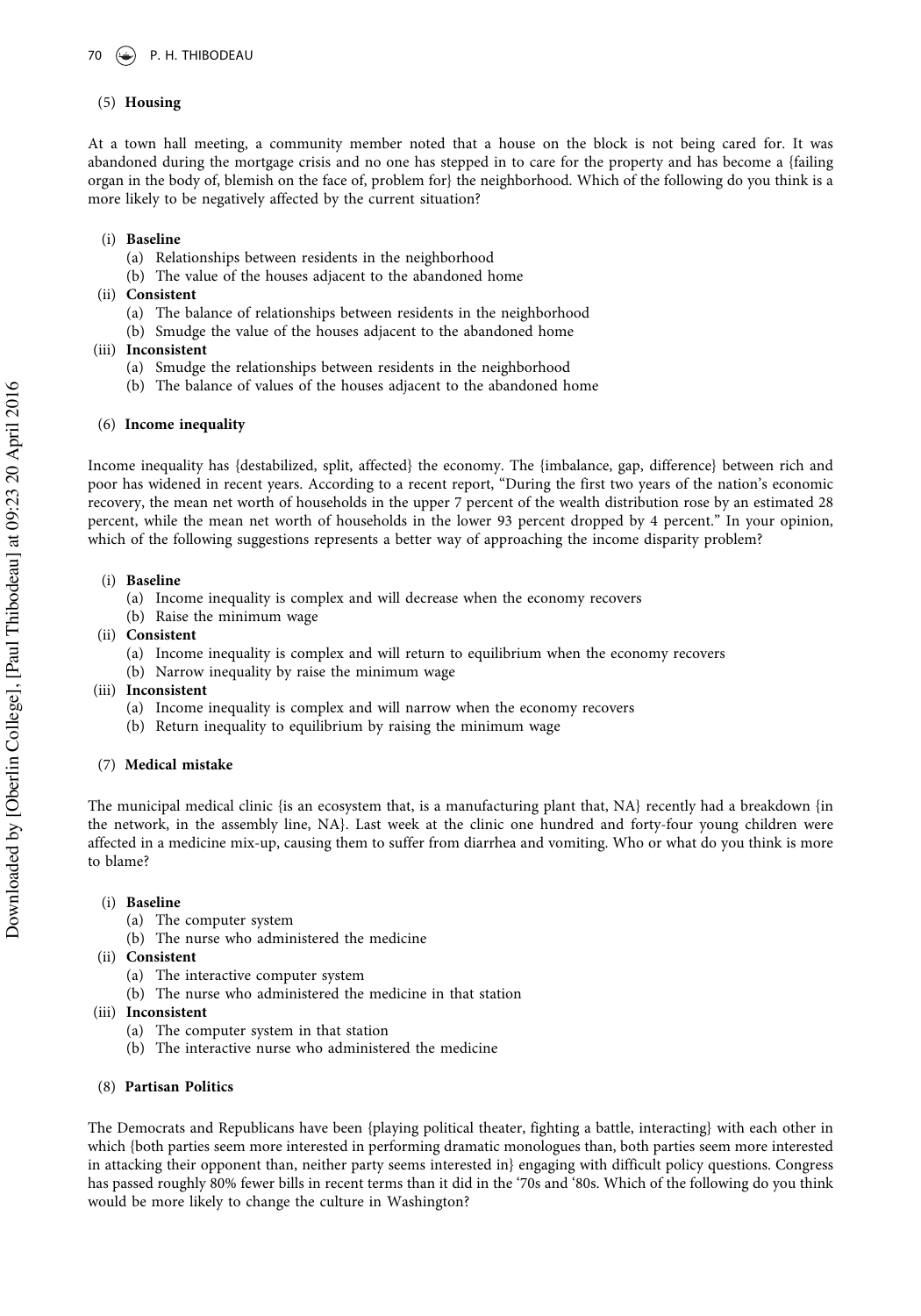### (i) Baseline

- (a) End the 24 hour media coverage of politicians
- (b) Force politicians to acknowledge their common obligations

### (ii) Consistent

- (a) Close the curtain on the saga by ending the 24 hour media coverage of politicians
- (b) Bring a truce to the war by forcing politicians to acknowledge their common obligations

#### (iii) Inconsistent

- (a) Bring a truce to the war by ending the 24 hour media coverage of politicians
- (b) Close the curtain on the saga by forcing politicians to acknowledge their common obligations

#### (9) Science

Dr. Roy is a cancer researcher. {When she does her work, she imagines herself working on a puzzle— pondering how to make the pieces fit together; scaling a mountain—slowly but surely planting one foot in front of the other; She works incredibly hard on her research problems}. She seeks to make a positive impact on the scientific community—to extend our understanding of the disease and methods for treatment. Which of the following would you predict of the researcher?

- (i) Baseline
	- (a) Tests completely novel theories
	- (b) Uses methods that are simple to follow
- (ii) Consistent
	- (a) Looks for connections by testing completely novel theories
	- (b) Gains ground by using methods that are simple to follow
- (iii) Inconsistent
	- (a) Gains ground by testing completely novel theories
	- (b) Looks for connections by using methods that are simple to follow

#### (10) Sports

Aaron is {the detective of the billiards world, the sniper of the billiards world, an excellent billiards player}. He feels like he can {be a sleuth uncovering clues to unlock a game, eye the table like an assassin targeting a line of shots, win any game}. He can often sink several balls in a row, winning before their opponent has any real chance to take a shot of their own. What do you think the player is more likely to focus on when he's playing?

- (i) Baseline
	- (a) Setting up a sequence of several shots
	- (b) Making the current shot
- (ii) Consistent
	- (a) Deciphering a sequence of several shots
	- (b) Locking the current shot in his crosshairs
- (iii) Inconsistent
	- (a) Locking a sequence of several shots in his crosshairs
	- (b) Deciphering the current shot